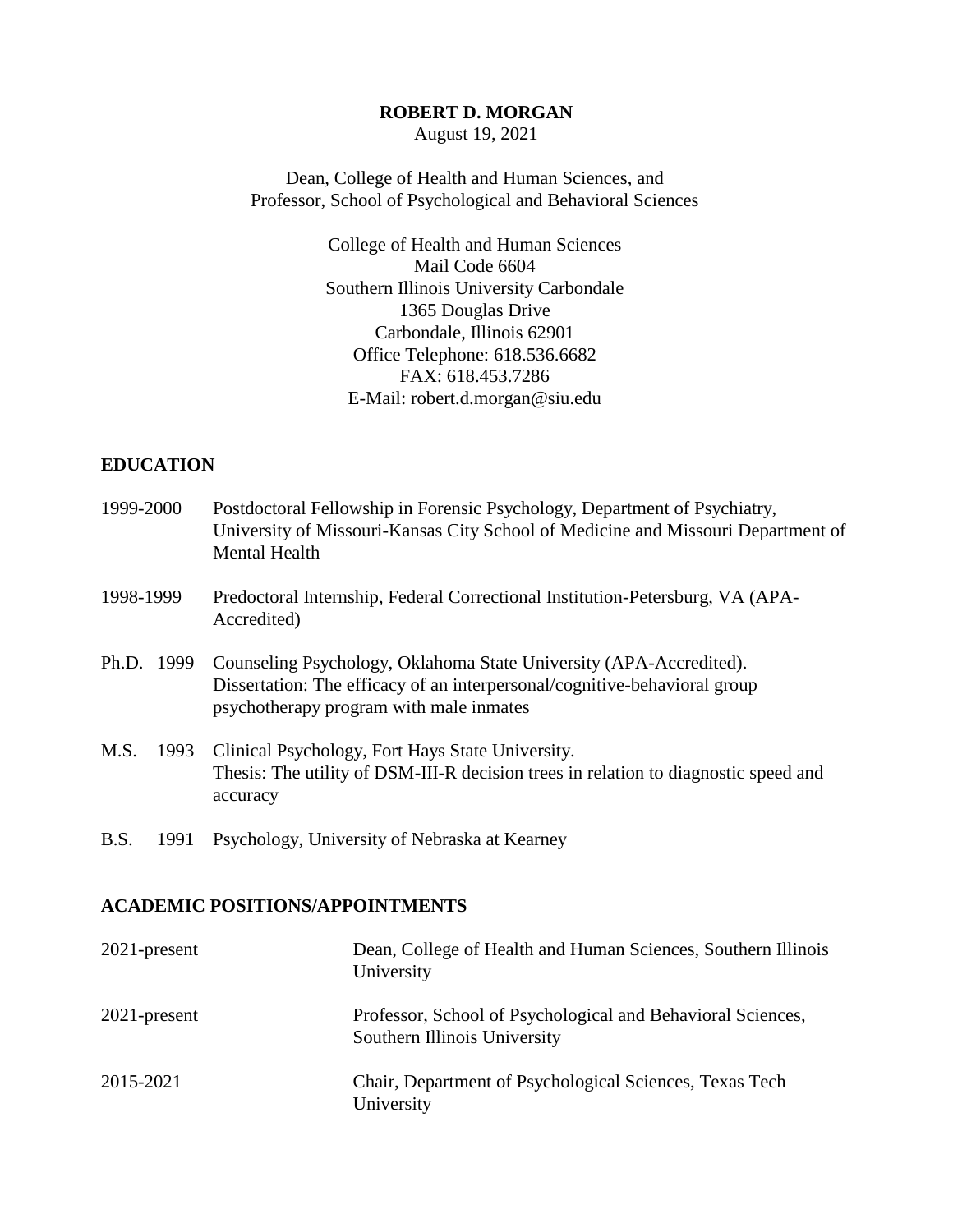| 2011-2021              | John G. Skelton, Jr. Regents Endowed Professor in Psychology,<br><b>Texas Tech University</b>                                                  |
|------------------------|------------------------------------------------------------------------------------------------------------------------------------------------|
| 2011-2021              | Professor, Department of Psychology, Texas Tech University                                                                                     |
| 2014-2020              | Director, Institute of Forensic Science, Texas Tech University                                                                                 |
| 2005-2011              | Associate Professor, Department of Psychology, Texas Tech<br>University                                                                        |
| May, 2005-August, 2007 | Director of Training, Counseling Psychology Doctoral Program<br>(APA-Accredited), Department of Psychology, Texas Tech<br>University           |
| August, 2004-May, 2005 | Co-Director of Training, Counseling Psychology Doctoral<br>Program (APA-Accredited), Department of Psychology, Texas<br><b>Tech University</b> |
| May, 2003-August, 2004 | Associate Chair of Psychology, Texas Tech University                                                                                           |
| 2000-2005              | Assistant Professor, Department of Psychology, Texas Tech<br>University                                                                        |
| 1994                   | Adjunct Instructor, Butler County Community College, Kansas                                                                                    |

## **PUBLICATIONS AND PRESENTATIONS**

## **Refereed Journals**

- Batastini, A. B., Lester, M. E., Morgan, R. D., Atterberry, E. (in press). Stepping Up, Stepping Out: A program description and preliminary findings. *Psychological Services*.
- Blank Wilson, A., Ishler, K., Morgan, B., Phillips, J., Draine, J., & Farkas, K. (in press). Examining differences in criminogenic risk levels among people with serious mental illness incarcerated in prisons and jails. *Journal of Behavioral Health Services & Research*.
- Kroner, D. G., Morgan, R. D., Mills, J. F., & Maeda, K. (in press). Risk assessment tool floundering? Let's ask the client to self-predict. *International Journal of Law and Psychiatry*.
- Labrecque, R. M., Campbell, C. M., LaBranche, K. J., Reddy, L., Zavita, K. R., & Morgan, R. D. (in press). Administrative segregation: A review of state and federal policies. *Criminal Justice Policy Review.*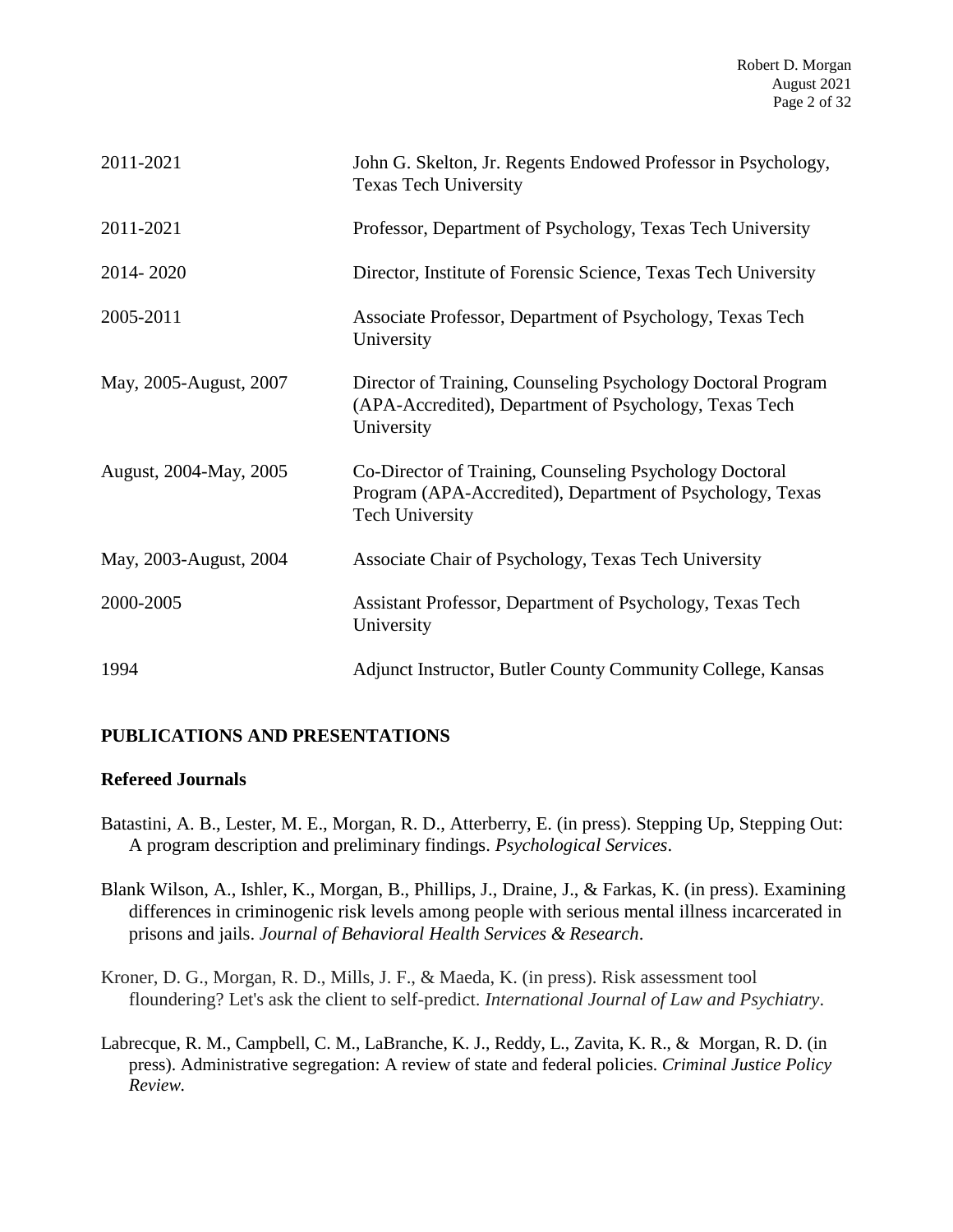- Olafsson, B., Morgan, R. D., & Kroner, D. G. (in press). Service Needs Inventory: Development, reliability, and preliminary validity. *Psychological Services*.
- Scanlon F. & Morgan R. D. (in press). The active ingredients in a treatment for justice-involved persons with mental illness: The importance of addressing mental illness and criminal risk. *Psychological Services*.
- Bolaños, A. D., Mitchell, S. M., Morgan, R. D., & Grabowski, K. E. (2020). A comparison of criminogenic risk factors and psychiatric symptomatology between psychiatric inpatients with and without criminal justice involvement. *Law and Human Behavior, 44*(4), 336–346.
- Delgado, D., Mitchell, S., Morgan, R., & Scanlon, F. (2020). Examining violence among Not Guilty by Reason of Insanity state hospital inpatients across multiple time points: The roles of criminogenic risk factors and psychiatric symptoms. *CNS Spectrums, 25*(5), 714-722.
- Labrecque, Ryan M, Gendreau, Paul, Morgan, Robert D, & King, Megan M. (2020). Revisiting the Walpole Prison Solitary Confinement Study (WPSCS): A Content Analysis of the Studies Citing Grassian (1983). *Psychology, Public Policy, and Law, 26*(3), 378-391.
- Mitchell, S. M., Brown, S. L., Scanlon, F., Swogger, M. T., Delgado, D., Bolaños, A. D., Ventura, M., & Morgan, R. D. (2020). Lifetime history of suicide attempts among not guilty by reason of insanity state hospital inpatients: The roles of past substance use and current social support. *International Journal of Forensic Mental Health, 19*(4), 341-353. [https://doi.org/1](https://nam04.safelinks.protection.outlook.com/?url=https%3A%2F%2Fdoi.org%2F&data=04%7C01%7CRobert.Morgan%40ttu.edu%7C871a43af60db46bb13ab08d87440ccbd%7C178a51bf8b2049ffb65556245d5c173c%7C0%7C0%7C637387169251731059%7CUnknown%7CTWFpbGZsb3d8eyJWIjoiMC4wLjAwMDAiLCJQIjoiV2luMzIiLCJBTiI6Ik1haWwiLCJXVCI6Mn0%3D%7C1000&sdata=yMRQSWWKVwy6og1krpik8ZURsYhE53nUiTps%2BMus9UQ%3D&reserved=0)0.1080/14999013.2020.1775326
- Morgan, R., Scanlon, F., & Van Horn, S. (2020). Criminogenic risk and mental health: A complicated relationship. *CNS Spectrums, 25*(2), 237-244.
- Gaspar, M., Brown, L., Ramler, T. Scanlon, F., Gigax, G., Ridley, K., & Morgan, R. D. (2019). Therapeutic Outcomes of *Changing Lives and Changing Outcomes* for Male and Female Justice Involved Persons with Mental Illness. Criminal Justice and Behavior. *Criminal Justice and Behavior*, 46, 1678-1699. DOI: 10.1177/0093854819879743
- MacLean, N., Neal, T. M.S., Morgan, R. D., & Murrie, D. C. (2019). Forensic clinicians' understanding of bias. *Psychology, Public Policy, and Law, 25*, 323–330. [https://doi.org/10.1037/law0000212](https://psycnet.apa.org/doi/10.1037/law0000212)
- Mitchell, S. M., Brown, S. L., Roush, J. F., Bolaños, A. D., Morgan, R. D., & Cukrowicz, K. C. (2019). Do criminal associates impact psychiatric inpatients' social support and interpersonal needs? *Death Studies, 43,* 535-554*.* doi:10.1080/07481187.2018.1493003
- Mitchell, S. M., Cukrowicz, K. C., Roush, J. F., Brown, S. L., Alquist, J. L., Bolaños, A. D., Morgan, R. D., & Poindexter, E. K. (2019). Thwarted interpersonal needs and suicide ideation distress among psychiatric inpatients: The moderating role of criminal associates. *International*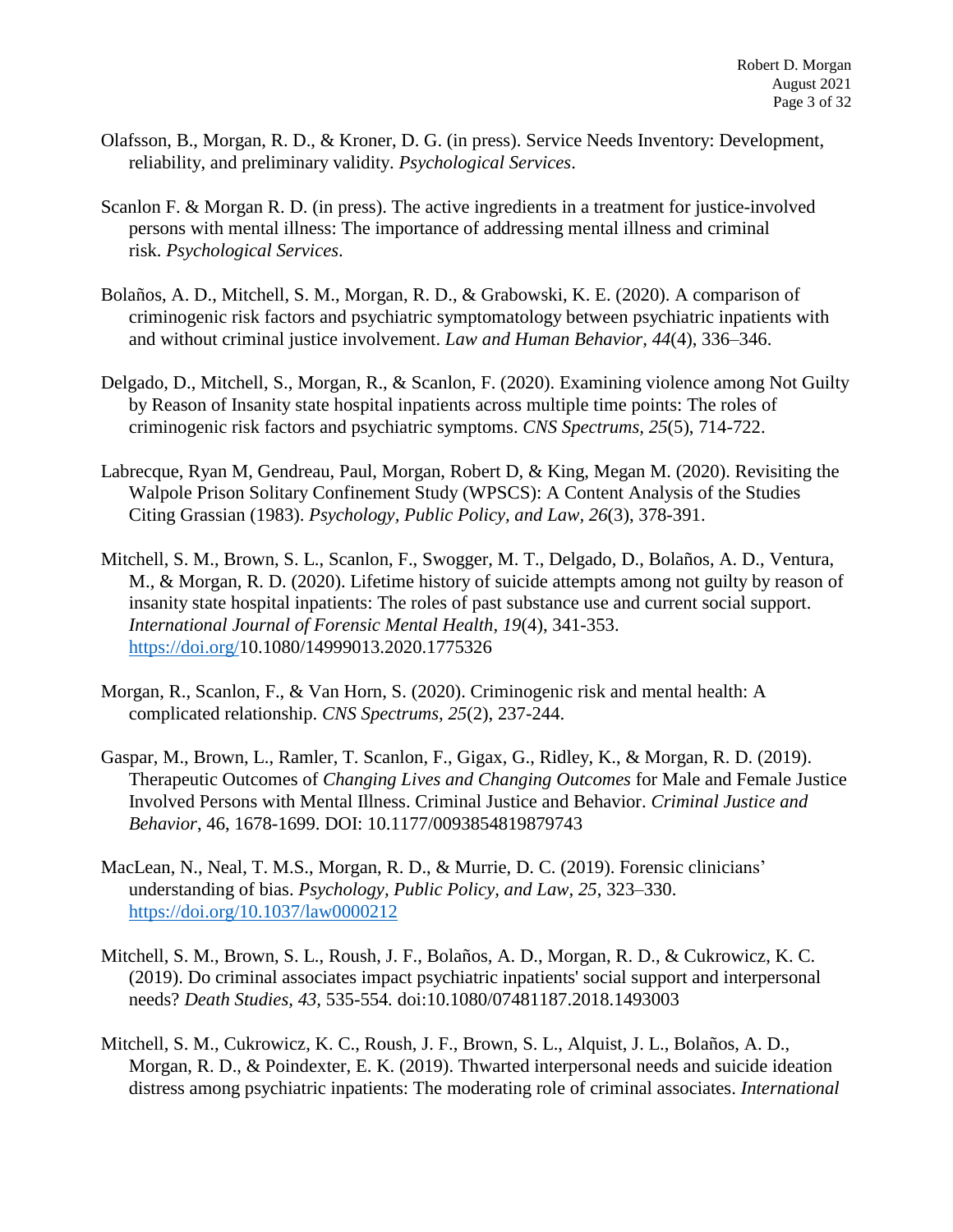*Journal of Offender Therapy and Comparative Criminology, 63,* 2138-2156*.*  doi:10.1177/0306624X19842027

- Van Horn, S. A., Morgan, R. D., Brusman-Lovins, L., Littlefield, A. K., Hunter, J. T., Gigax, G., & Ridley, K. (2019). Changing lives and changing outcomes: "What works" in an intervention for justice-involved persons with mental illness. *Psychological Services, 16*, 693–700. [https://doi.org/10.1037/ser0000248](https://psycnet.apa.org/doi/10.1037/ser0000248)
- Walters, G. D., Morgan, R. D., & Scanlon, F. (2019). The Moderating Effect of Criminal Thinking on Certainty of Apprehension in Decisions to Engage in Antisocial Behavior: Replication and Extension. *Journal of forensic sciences*, *64*(3), 805-813.
- Bartholomew, N. R., Morgan, R. D., Mitchell, S. M., & Van Horn, S. (2018). Criminal thinking, psychiatric symptoms, and recovery attitudes among community mental health patients: An examination of program placement. *Criminal Justice and Behavior*, *45*, 195–213. doi:10.1177/0093854817734007
- Batastini, A. B., Hoeffner, C. E., Vitacco, M. J., Morgan, R. D., Coaker, L. C., & Lester, M. E. (2018). Does the format of the message effect what is heard? A two-part study on the communication of violence risk assessment data. *Journal of Forensic Psychology: Research and Practice*, 19, 44-71. doi: 10.1080/24732850.2018.1538474
- Chadick, C. D., Batastini, A. B., Levulis, S. J., & Morgan, R. D. (2018). The psychological impact of solitary: A longitudinal comparison of general population and long-term administratively segregated male inmates. *Legal and Criminological Psychology, 23*, 101-116. doi: 10.1111/lcrp.12125
- Mitchell, S. M., Brown, S. L., Bolaños, A. D., Rose, B., Delgado, D., Morgan, R. D., Velasquez, S. & Cukrowicz, K. C. (2018). Psychiatric symptoms, criminal risk, and suicidal ideation and attempts among not guilty by reason of insanity state hospital inpatients. *Psychological Services, 15*, 340-348. doi:10.1037/ser0000209
- Walters, G. D., & Morgan, R. D. (2018). Assessing criminal thought content: preliminary validation of the criminal thought content inventory (CTCI). *Psychology, Crime & Law*, *24*(6), 603-620.
- Batastini, A. B., Bolaños, A. B., Morgan, R. D., & Mitchell, S. M. (2017). Bias in hiring applicants with mental illness and criminal justice involvement: A follow-up study with employers. *Criminal Justice and Behavior, 44,* 777-795.
- Mitchell, S. M., Bartholomew, N. R., Morgan, R. D., & Cukrowicz, K. C. (2017). A preliminary investigation of the Psychological Inventory of Criminal Thinking - Layperson Edition - Short Form. *Criminal Justice and Behavior, 44,* 756-769*.*

Mitchell, S. M., Brown, S. L., Roush, J. F., Bolaños, A. D., Littlefield, A. K., Marshall, A. J., Jahn,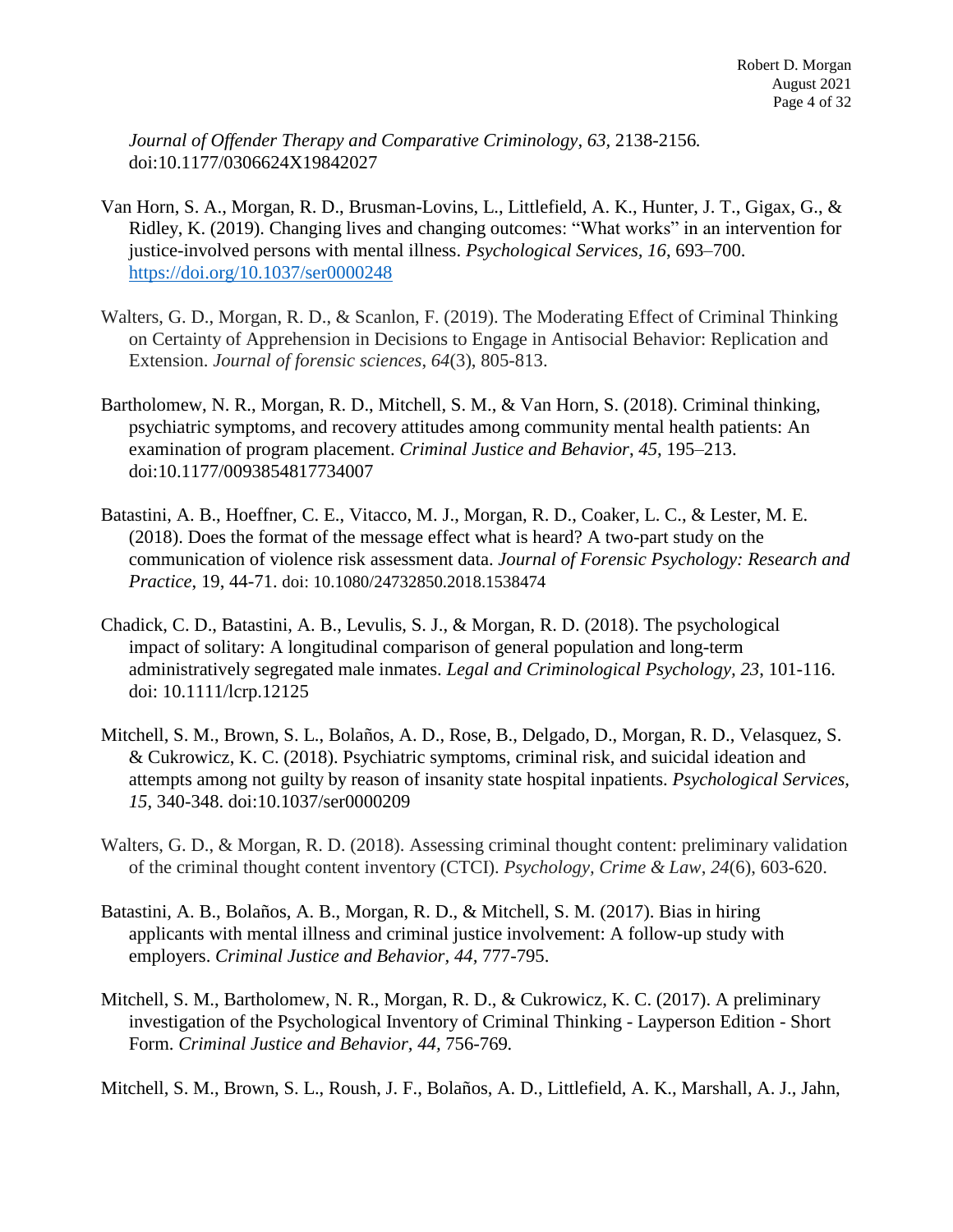D. R., Morgan, R. D., & Cukrowicz, K. C. (2017). The clinical application of suicide risk assessment: A theory-driven approach. *Clinical Psychology & Psychotherapy*, *24*, 1406-1420. doi:10.1002/cpp.2086

- Morgan, R. D., Labrecque, R. M., Gendreau, P., Ramler, T. R., & Olafsson, B. (2017). Questioning solitary confinement: Is administrative segregation as bad as alleged? *Corrections Today, 79,* 18-22.
- Whited, W. H., Wagar, L. B., Mandracchia, J. T., & Morgan, R. D. (2017). Partners or partners in crime? The relationship between criminal associates and criminogenic thinking. *The International Journal of Offender Therapy and Comparative Criminology, 61,* 491-507*.*
- Batastini, A. B., King, C. M., Morgan, R. D. & McDaniel, B. (2016). Telepsychological services with criminal justice and substance abuse clients: A systematic review and meta-analysis. *Psychological Services, 13,* 20-30. doi: 10.1037/ser0000042
- Batastini, A. B. & Morgan, R. D. (2016). Connecting the disconnected: Preliminary results and lessons learned from a telepsychology initiative with special management inmates. *Psychological Services, 13,* 283-291*.* doi: 10.1037/ser0000078
- McDonald, B. R., Morgan, R. D., Metz, P. (2016). The attorney-client working relationship: A comparison of in-person versus videoconferencing modalities. *Psychology, Public Policy, and Law, 22,* 200-210.
- Morgan, R. D., Gendreau, P., Smith, P.., Gray, A. L., Labrecque, R. M., MacLean, N., Van Horn, S. A., Bolanos, A. D., Batastini, A. B., & Mills, J. F. (2016). Quantitative syntheses of the effects of administrative segregation on inmates' well-being. *Psychology, Public Policy, and Law, 22,*  439-461. http://dx.doi. org/10.1037/law0000089
- Morgan, R. D., Mitchell, S. M., Thoen, M. A., Campion, K., Bolanos, A. D., Sustaita, M. A., & Henderson, S. (2016). Specialty courts: Who's in and are they working. *Psychological Services, 13,* 246-253*.*
- Bartholomew, N. R. & Morgan, R. D. (2015). Co-morbid mental illness and criminalness: Implications for housing and treatment. *CNS Spectrums*, *20*, 231-240.
- Morgan, R. D., Batastini, A. B., Murray, D. D., Serna, C., & Porras, C. (2015). Criminal thinking: A fixed or fluid process? *Criminal Justice and Behavior, 42,* 1045-1065*.* doi: 10.1177/0093854815578948
- Batastini, A. B., Bolanos, A. D., & Morgan, R. D (2014). Attitudes toward hiring applicants with mental illness and criminal justice involvement: The impact of education and experience. *International Journal of Law and Psychiatry 37,* 524-533. doi: 10.1016/j.ijlp.2014.02.025

Morgan, R. D., Kroner, D. G., Mills, J. F., Bauer, R., & Serna, C. (2014). Treating justice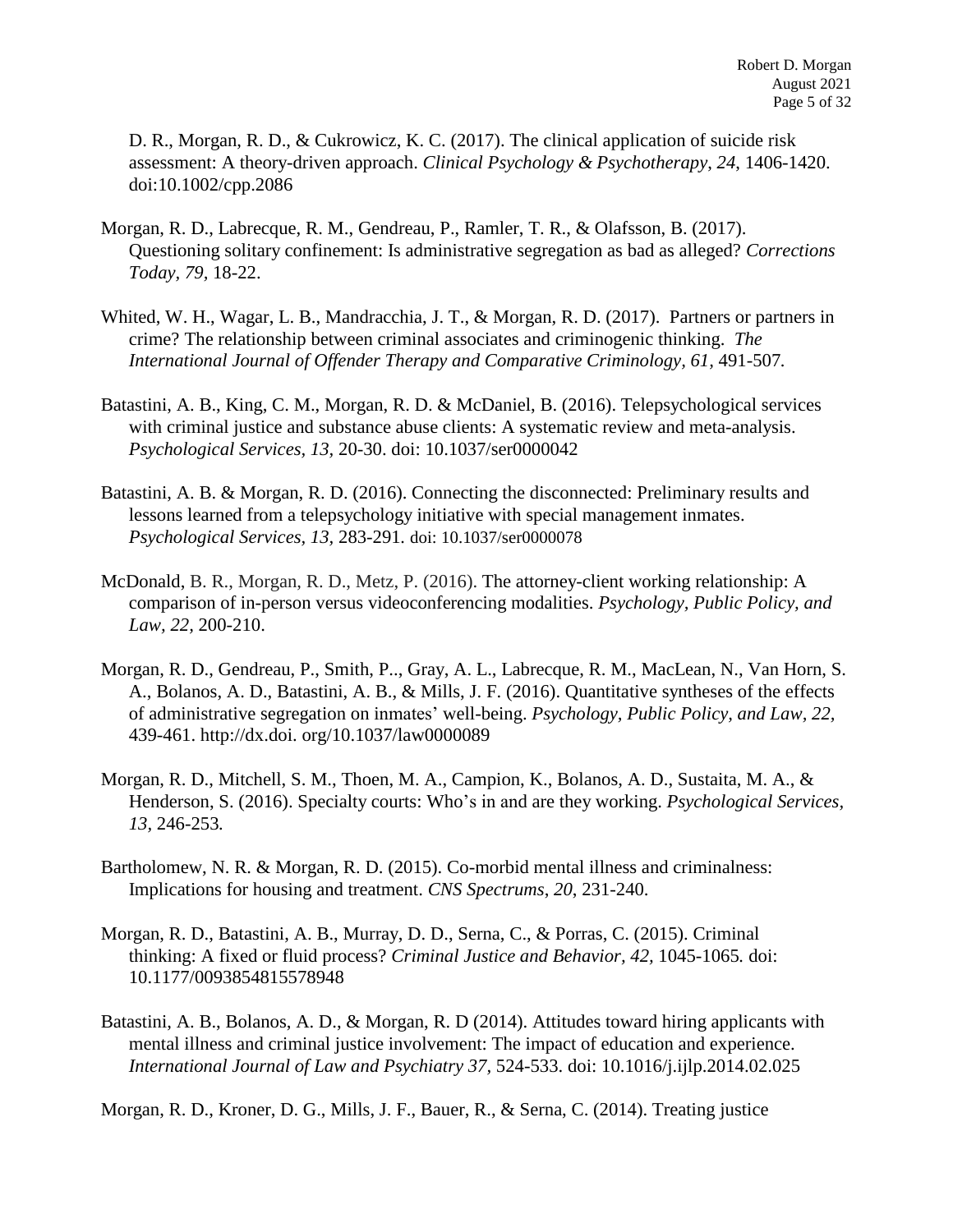involved persons with mental illness: Preliminary evaluation of a comprehensive treatment program. *Criminal Justice and Behavior, 41,* 902-916. doi:10.1177/0093854813508553

- Wilson, A. B., Farkas, K., Ishler, K., Gearhart, M. Morgan, R. D., & Ashe, M. (2014). Criminal thinking styles among people with serious mental illness in jail. *Law and Human Behavior*, *38*, 592-601.
- Gaines, M. V., Giles, C. L., & Morgan, R. D. (2013). The detection of feigning using multiple PAI scale elevations: A new index. *Assessment, 20,* 437-447. doi: 10.1177/1073191112458146
- Gross, N. G., & Morgan, R. D. (2013). Understanding persons with mental illness who are and are not criminal justice involved: A comparison of criminal thinking and psychiatric symptoms. *Law & Human Behavior*, *37*, 175-186. doi: 10.1037/lhb0000013
- Magaletta, P. R., Patry, M. W., Patterson, K. L., Gross, N. R., Morgan, R. D., & Norcross, J. C. (2013). Training Opportunities for Corrections Practice: A National Survey of Doctoral Psychology Programs. *Training and Education in Professional Psychology*, *7*, 291-299.
- Mandracchia, J. T., Shaw, L. B., & Morgan, R. D. (2013). What's with the attitude? Changing attitudes about criminal justice issues. *Criminal Justice & Behavior, 40,* 95-119. doi: 10.1177/0093854812459474
- McDonald, B. R., & Morgan, R. D. (2013). Enhancing homework compliance in correctional psychotherapy. *Criminal justice and behavior*, 7, 814-828. Doi:0093854813480781.
- Morgan, R. D. (2013). Vocational psychology in corrections: It is about time. *The Counseling Psychologist, 41*, 1062-1072. doi: 10.1177/0011000013482381
- Morgan, R. D., Kroner, D. G., Mills, J. F., Serna, C., & McDonald, B. R. (2013). Dynamic risk assessment: A validation study. *Journal of Criminal Justice*, 31, 115-124. doi:10.1016/j.jcrimjus.2012.11.004
- Wolff, N., Frueh, B. C., Huening, J., Shi, J., Epperson, M. W., Morgan, R. D., Fisher, W. (2013)*.*  Looking to practice to inform the next generation of behavioral health and criminal justice interventions. *International Journal of Law & Psychiatry, 36,* 1-10*.* doi: 10.1016/j.ijlp.2012.11.001
- Wolff, N., Morgan, R. D., & Shi, J. (2013). Comparative analysis of attitudes and emotions among inmates: Does mental illness matter? *Criminal Justice and Behavior, 40,* 1092-1108.
- Mandracchia, J. T., & Morgan, R. D. (2012). Predicting offenders' criminogenic cognitions with status variables. *Criminal Justice & Behavior, 39,* 5-25. doi: 10.1177/0093854811425453
- Morgan, R. D., Flora, D. B., Kroner, D. G., Mills, J. F., Varghese, F., & Steffan, J. S. (2012). Treating offenders with mental illness: A research synthesis. *Law and Human Behavior, 36,* 37-50. doi:10.1007/s10979-011-9271-7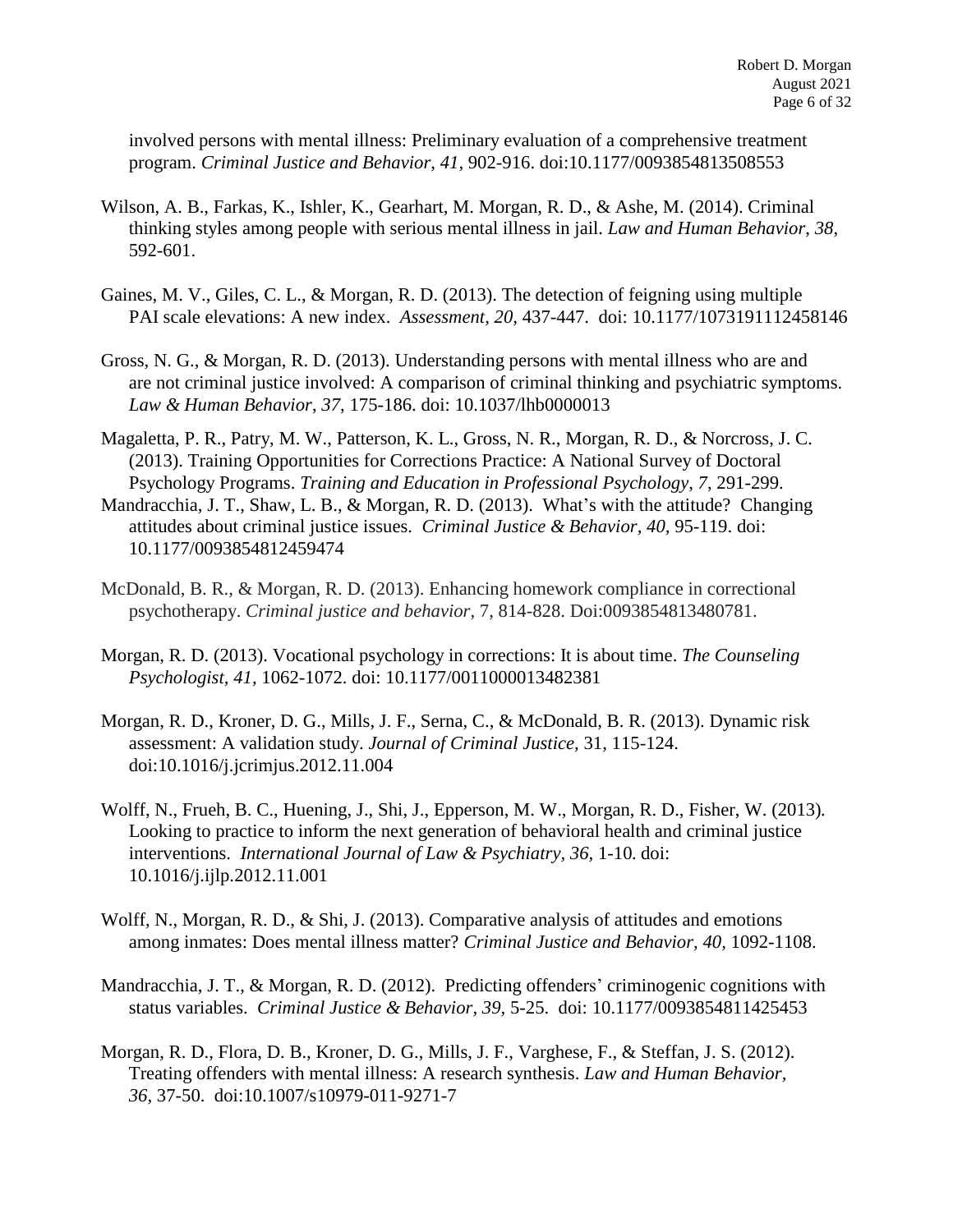- Romani, C. J., Morgan, R. D., Gross, N. R., & McDonald, B. R. (2012). Treating criminal behavior: Is the bang worth the buck? *Psychology, Public Policy and Law, 18*, 144-165. doi: 10.1037/a0024714
- Bewley, M. T., & Morgan, R. D. (2011). A national survey of mental health services available to offenders with mental illness: Who is doing what? *Law & Human Behavior*, *35,* 351-363*.* doi:10.1007/s10979-010-9242-4
- Mandracchia, J. T., & Morgan, R. D. (2011). Understanding criminals' thinking: Further examination of the Measure of Offender Thinking Styles – Revised. *Assessment, 18,* 442-452.
- Morgan, R. D. (2011). If Not Us, Then Who? Presidential Address. *Psychological Services, 8,* 140- 150. doi:10.1037/a0023727
- Rozycki-Lozano, A. T., Morgan, R. D., Murray, D. D., & Varghese, F. (2011). Prison tattoos as a reflection of the criminal lifestyle. *International Journal of Offender Therapy and Comparative Criminology, 55,* 509-529. doi:10.1177/0306624X10370829
- Shaw, L. B., & Morgan, R. D. (2011). Inmate attitudes toward treatment: Mental health service utilization and treatment effects. *Law and Human Behavior, 35*, 249-261. doi:10.1007/s10979- 010-9233-5
- Wolff, N., Morgan, R. D., Shi, J., Fisher, W., & Huening, J. (2011). Comparative analysis of thinking styles and emotional states of male and female inmates with and without mental disorders. *Psychiatric Services, 62,* 1485-1493.
- Mandracchia, J. T., & Morgan, R. D. (2010). The relationship between status variables and criminal thinking in offenders. *Psychological Services, 7,* 27-33. doi:10.1037/a0016194
- Morgan, R. D., Fisher, W. H., Duan, N., Mandracchia, J. T., & Murray, D. (2010). Prevalence of criminal thinking among state prison inmates with serious mental illness. *Law & Human Behavior, 34,* 324-336*.* doi:10.1007/s10979-009-9182-z
- Senter, A. W., Morgan, R. D., Serna-McDonald, C., & Bewley, M. (2010). Correctional psychologist burnout, job satisfaction and life satisfaction. *Psychological Services, 7,* 190-201. doi:10.1037/a0020433
- Steffan, J. S., Morgan, R. D., Lee, J., & Sellbom, M. (2010). A comparative analysis of MMPI-2 malingering detection models among inmates. *Assessment, 17,* 185-196. doi:10.1177/1073191109359382
- Varghese, F. P. Hardin, E. E., Bauer, R., & Morgan, R. D. (2010). Attitudes toward hiring offenders: The roles of criminal history, job qualifications, and race. *International Journal of Offender Therapy and Comparative Criminology*, *54*, 769-782. doi:10.1177/0306624X09344960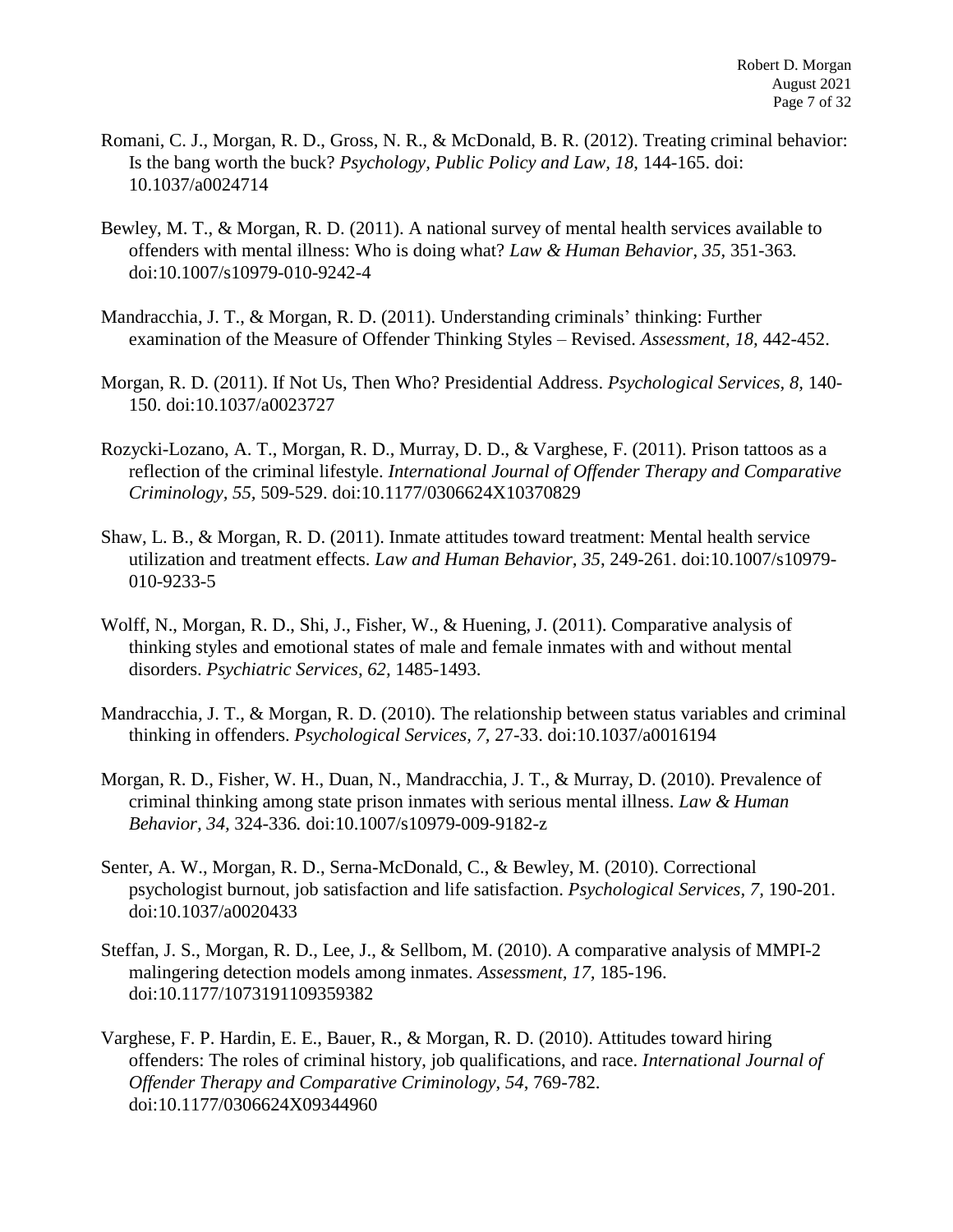- Miller, T. W., Morgan, R. D., & Wood, J. A. (2009). Tele-practice technology: A model for healthcare delivery to underserved populations. *International Journal of Healthcare Delivery Reform Initiatives, 1,* 55-69. doi:10.4018/jhdri.2009070104
- Morgan, R. D. & Cohen, L. M. (2008). Clinical and counseling psychology: Can differences be gleaned from printed recruiting materials? *Training and Education in Professional Psychology, 2,* 156-164*.* doi:10.1037/1931-3918.2.3.156
- Morgan, R. D., Patrick, A. R., & Magaletta, P. R. (2008). Does the use of telemental health alter the treatment experience?: Inmates' perceptions of telemental health vs. face-to-face treatment modalities. *Journal of Consulting and Clinical Psychology, 76,* 158-162. doi:10.1037/0022- 006X.76.1.158
- Steffan, J. S., & Morgan, R. D. (2008). Diagnostic accuracy of the MMPI-2 Malingering Discriminant Function Index in the detection of malingering among inmates. *Journal of Personality Assessment, 90,* 392-398. doi:10.1080/00223890802108204
- Ax, R. K., Fagan, T. J., Magaletta, P. R., Morgan, R. D., Nussbaum, D., & White, T. W. (2007). Innovations in correctional assessment and treatment [Special issue]. *Criminal Justice and Behavior, 34,* 893-905. doi:10.1177/0093854807301555
- Beer, A. M., Morgan, R. D., Garland, J. T., & Spanierman, L. B. (2007). The role of romantic/intimate relationships in the well-being of incarcerated females. *Psychological Services, 4,* 250-261. doi:10.1037/1541-1559.4.4.250
- Kroner, D. G., Mills, J. F., & Morgan, R. D. (2007). Underreporting of Crime-Related Content and the prediction of criminal recidivism among violent offenders. *Psychological Services, 4,* 85-95. doi:10.1037/1541-1559.4.2.85
- Magaletta, P. R., McLearen, A. M., & Morgan, R. D. (2007). Framing evidence for mental health services research in corrections. *Corrections Today, 69,* 38-40.
- Magaletta, P. R., Morgan, R. D., Reitzel, L. R., & Innes, C. A. (2007). Toward the one: Strengthening behavioral sciences research in corrections [Special issue]. *Criminal Justice and Behavior, 34,* 933-944. doi:10.1177/0093854807301562
- Mandracchia, J. T., Morgan, R. D., Garos, S., & Garland, J. T. (2007). Inmate thinking patterns: An empirical investigation. *Criminal Justice & Behavior, 34,* 1029-1043*.* doi:10.1177/0093854807301788
- Morgan, R. D., Beer, A. M., Fitzgerald, K. L., & Mandracchia, J. T. (2007). Graduate students' experiences, interests, and attitudes towards correctional/forensic psychology. *Criminal Justice and Behavior*, *34*, 96-107. doi:10.1177/0093854806289831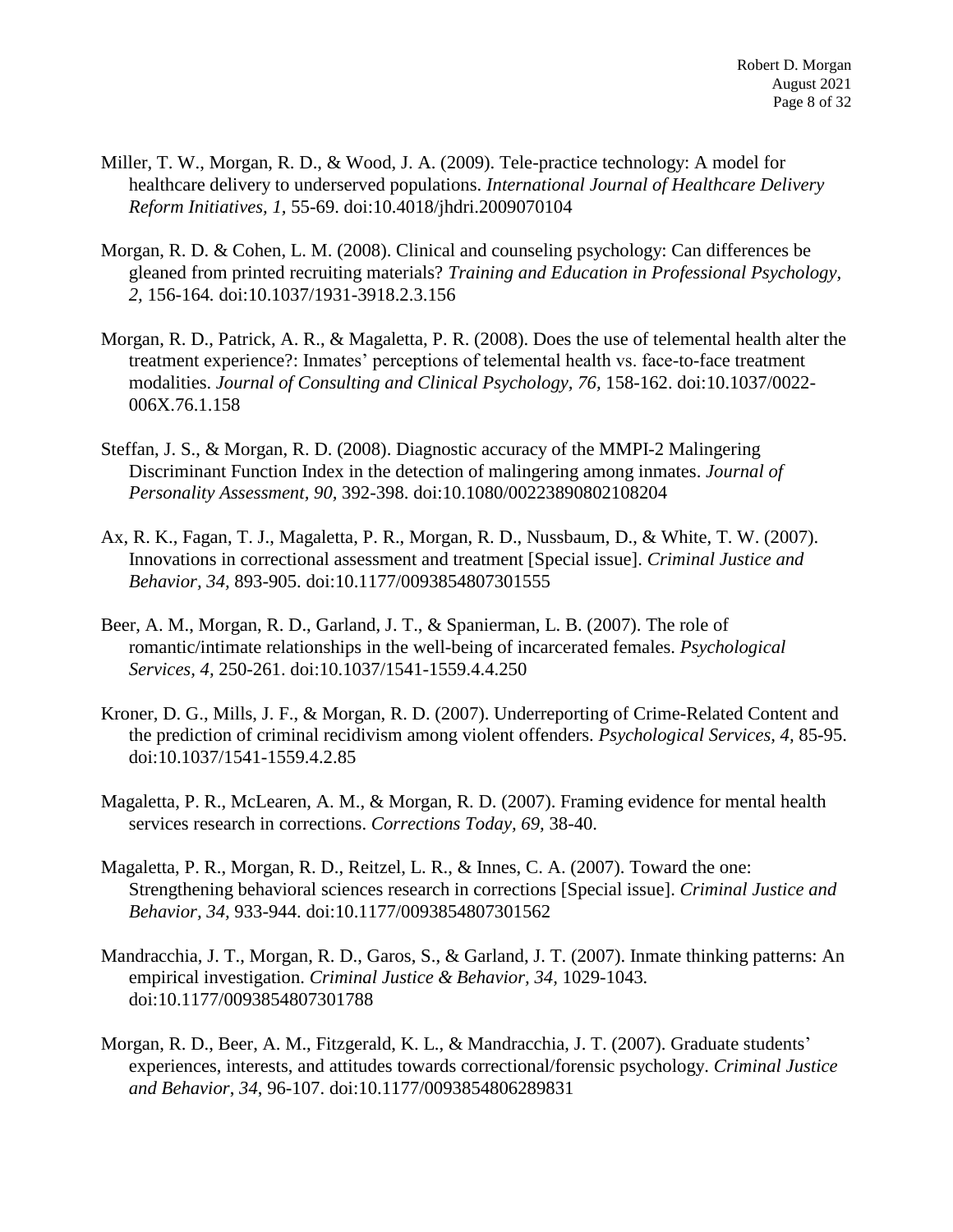- Morgan, R. D., Steffan, J. S., Shaw, L., & Wilson, S. (2007). Needs for and barriers to correctional mental health services: Inmate perceptions. *Psychiatric Services, 58,* 1181-1186. doi:10.1176/appi.ps.58.9.1181
- Steffan, J. S., Kroner, D. G, & Morgan, R. D. (2007). Effect of symptom information and intelligence in dissimulation: An examination of faking response styles by inmates on the Basic Personality Inventory. *Assessment*, *14*, 1-13. doi:10.1177/1073191106295404
- Wormith, J. S., Althouse, R., Reitzel, L. R., Simpson, M., Fagan, T. J., & Morgan, R. D. (2007). The rehabilitation and reintegration of offenders: The current landscape and some future directions for correctional psychology [Special issue]. *Criminal Justice and Behavior, 34*, 879- 892. doi:10.1177/0093854807301552
- DiLillo, D., DeGue, S., Cohen, L. M., & Morgan, R. D. (2006). The Path to Licensure for Academic Psychologists: How Tough is the Road? *Professional Psychology: Research and Practice, 37,* 567-586. doi:10.1037/0735-7028.37.5.567
- Kroner, D. G., Mills, J. F., & Morgan, R. D. (2006). Socially desirable responding and the measurement of violent and criminal risk: Self-report validity*. Journal of Forensic Psychology Practice, 6,* 27-42*.* doi:10.1300/J158v06n04\_02
- Miller, T. W., DeLeon, P. H., Morgan, R. D., Penk, W. E., & Magaletta, P. R. (2006). The public sector psychologist with 2020 Vision. *Professional Psychology: Research and Practice, 37,* 531-538*.* doi:10.1037/0735-7028.37.5.531
- Garland, J. T., Morgan, R. D., & Beer, A. M. (2005). Impact of time in prison and security level on inmates' sexual attitude, behaivor, and identity. *Psychological Services, 2,* 151-162. doi:10.1037/1541-1559.2.2.151
- Morgan, R. D., Garland, J. T., Rozycki, A. T., Reich, D. A., & Wilson, S (2005). Group Therapy Goals: A Comparison of Group Therapy Providers and Male Inmates. *The Journal for Specialists in Group Work, 30,* 159-172. doi:10.1080/01933920590926011
- Morgan, R. D., Kroner, D. G., & Mills, J. F (2006). Group Psychotherapy in Prison: Facilitating Change Inside the Walls. *Journal of Contemporary Psychotherapy, 36,* 137-144. doi:10.1007/BF02729057
- Steffan, J. S., & Morgan, R. D. (2005). Meeting the needs of mentally ill offenders: Inmate service utilization. *Corrections Today, 67,* 38 - 41, 53.
- Steffan, J. S., Morgan, R. D., Cicerello, A. & Birmingham, D. (2005). Utility of the MCMI-3 to detect response bias among forensic patients*. Journal of Forensic Psychology, 23*, 43-58.
- Morgan, R. D., Rozycki, A. T., & Wilson, S. (2004). Inmate perceptions of mental health services. *Professional Psychology: Research and Practice, 35,* 389-396. doi:10.1037/0735-7028.35.4.389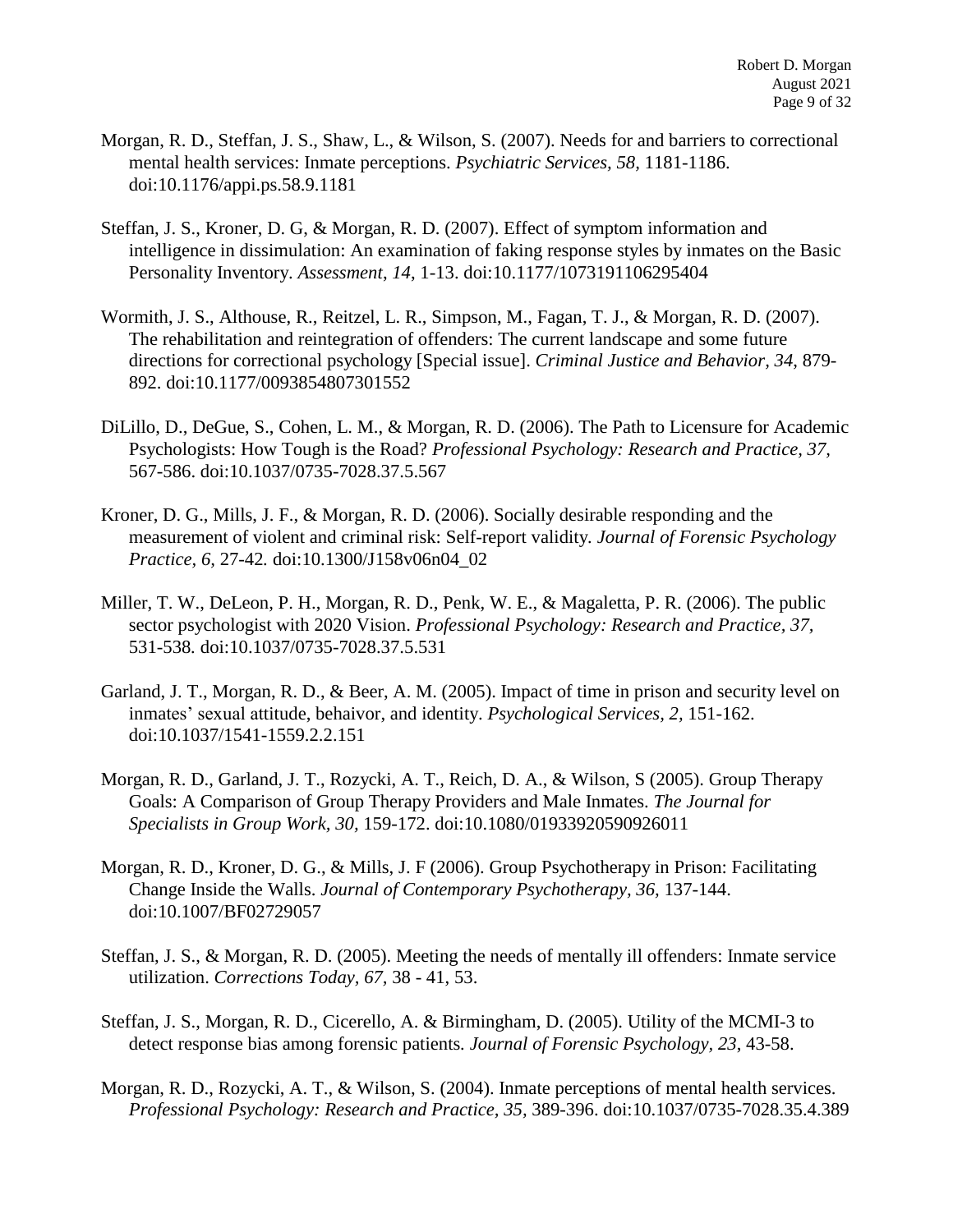- Steffan, J. S., Clopton, J. R., & Morgan, R. D. (2003). An MMPI-2 scale to detect malingered depression (Md Scale). *Assessment*, *10,* 382-392. doi:10.1177/1073191103259548
- Cohen, L. M., Morgan, R. D., DiLillo, D., & Flores, L. Y. (2003). Why was my major professor so busy? Establishing an academic career while pursuing applied work. *Professional Psychology: Research and Practice, 34,* 88-94. doi:10.1037//0735-7028.34.1.88
- Morgan, R. D., & Flora, D. B. (2002). Group psychotherapy with incarcerated offenders: A research synthesis. *Group Dynamics: Theory, Research, and Practice, 6,* 203-218. doi:10.1037//1089- 2699.6.3.203
- Morgan, R. D., & Winterowd, C. L. (2002). Interpersonal process-oriented group psychotherapy with offender populations. *International Journal of Offender Therapy and Comparative Criminology, 46,* 466-482. doi:10.1177/0306624X02464008
- Ax, R. K., & Morgan, R. D. (2002). Internship training opportunities in correctional psychology: A comparison of settings. *Criminal Justice and Behavior, 29,* 332-347. doi:10.1177/0093854802029003005
- Morgan, R. D., Van Haveren, R. A., & Pearson, C. A. (2002). Correctional officer burnout: Further analyses. *Criminal Justice and Behavior, 29,* 144-160. doi:10.1177/0093854802029002002
- Winterowd, C. L., Morgan, R. D., & Ferrell, S. W. (2001). Principal component analysis of important goals for group counseling and psychotherapy with male inmates. *Journal for Specialists in Group Work, 26,* 406-417. doi:10.1080/01933920108413788
- Ferrell, S. W., Morgan, R. D., & Winterowd, C. L. (2000). Job satisfaction of mental health professionals providing group psychotherapy in state correctional facilities. *International Journal of Offender Therapy and Comparative Criminology, 44,* 232-241. doi:10.1177/0306624X00442008
- Morgan, R. D., Olson, K., Krueger, M. R., Schellenberg, R. P., & Jackson, T. J. (2000). Do the DSM decision trees improve diagnostic ability? *Journal of Clinical Psychology, 56,* 73-88. doi:10.1002/(SICI)1097-4679(200001)56:1<73::AID-JCLP7>3.0.CO;2-I
- Morgan, R. D., Ferrell, S. W., & Winterowd, C. L. (1999). Therapists' perceptions of important therapeutic factors in psychotherapy groups for male inmates in state correctional facilities. *Small Group Research, 30,* 712-729. doi:10.1177/104649649903000603
- Morgan, R. D., Winterowd, C. L., & Ferrell, S. W. (1999). A national survey of group psychotherapy services in correctional facilities. *Professional Psychology: Research and Practice, 30,* 600-606. doi:10.1037//0735-7028.30.6.600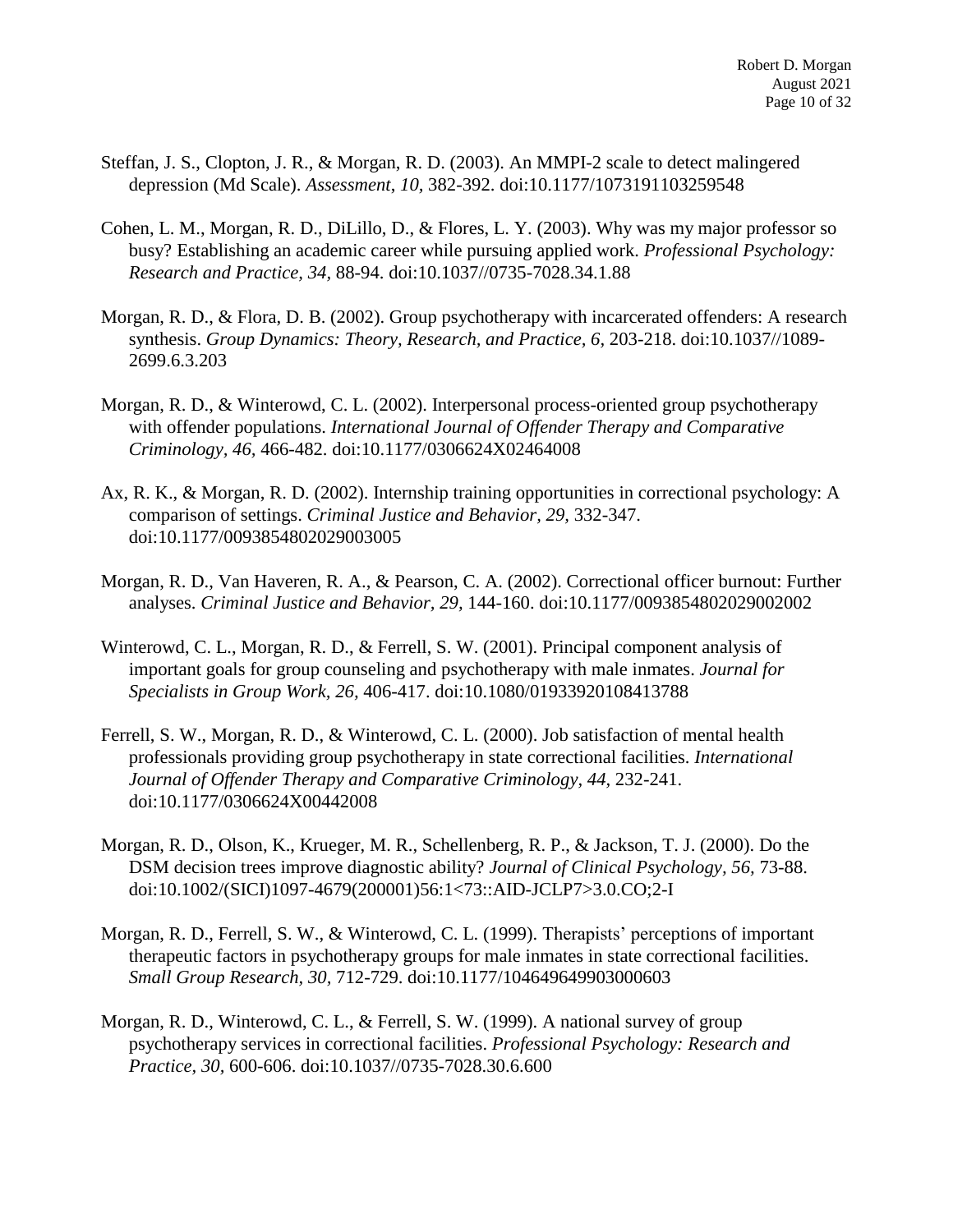Morgan, R. D., Winterowd, C. L., & Fuqua, D. R. (1999). The efficacy of an integrated theoretical approach to group psychotherapy for male inmates. *Journal of Contemporary Psychotherapy, 29,* 203-222. doi: 10.1023/A:1021969118113

### **Books**

- Batastini, A. B., Morgan, R. D., Kroner, D. G., & Mills, J. F. (2019). *Stepping Up, Stepping Out: A Mental Health Treatment Program for Inmates in Restrictive Housing*. New York: Routledge Taylor & Francis Group.
- Kuther, T. L. & Morgan, R. D. (2019). *Careers in psychology: Opportunities in a changing world* (5th ed.)*.* Thousand Oaks, CA: Sage Publications.
- Morgan, R. (2019). *Encyclopedia of Criminal Psychology* (Vol. I-IV). Thousand Oaks, CA: Sage Publications.
- Morgan, R. D., Kroner, D. G., & Mills, J. F. (2019). *A workbook for justice involved persons with mental illness: Changing Lives and Changing Outcomes*. Routledge Taylor & Francis Group
- Morgan, R. D., Kroner, D. G., & Mills, J. F. (2018). *A treatment program for justice involved persons with mental illness: Changing Lives and Changing Outcomes*. Routledge Taylor & Francis Group.
- Kuther, T. L., & Morgan, R. D. (2012). *Careers in Psychology: Opportunities in a Changing World*  (4th ed.). Pacific Grove, CA: Wadsworth/Thomas Learning.
- Mills, J. F., Kroner, D. G., & Morgan, R. D. (2011). *The clinician's guide to violence risk assessment*. New York: Guilford Publications.
- Kuther, T. L., & Morgan, R. D. (2010). *Careers in Psychology: Opportunities in a Changing World*  (3<sup>rd</sup> ed.). Pacific Grove, CA: Wadsworth/Thomas Learning.
- Kuther, T. L., & Morgan, R. D. (2007). *Careers in Psychology: Opportunities in a Changing World*  (2nd ed.). Pacific Grove, CA: Wadsworth/Thomas Learning.
- Morgan, R. D., Kuther, T. L., & Habben, C. (Eds.). (2005). *Life After Graduate School in Psychology: Insider's Advice from New Psychologists.* New York: Psychology Press.
- Kuther, T. L., & Morgan, R. D. (2004). *Careers in Psychology: Opportunities in a Changing World*. Pacific Grove, CA: Wadsworth/Thomas Learning.

#### **Chapters in Books**

Delgado, D., Mitchell, S. M., Scanlon, F., & Morgan, R. D. (2021). Examining violence among not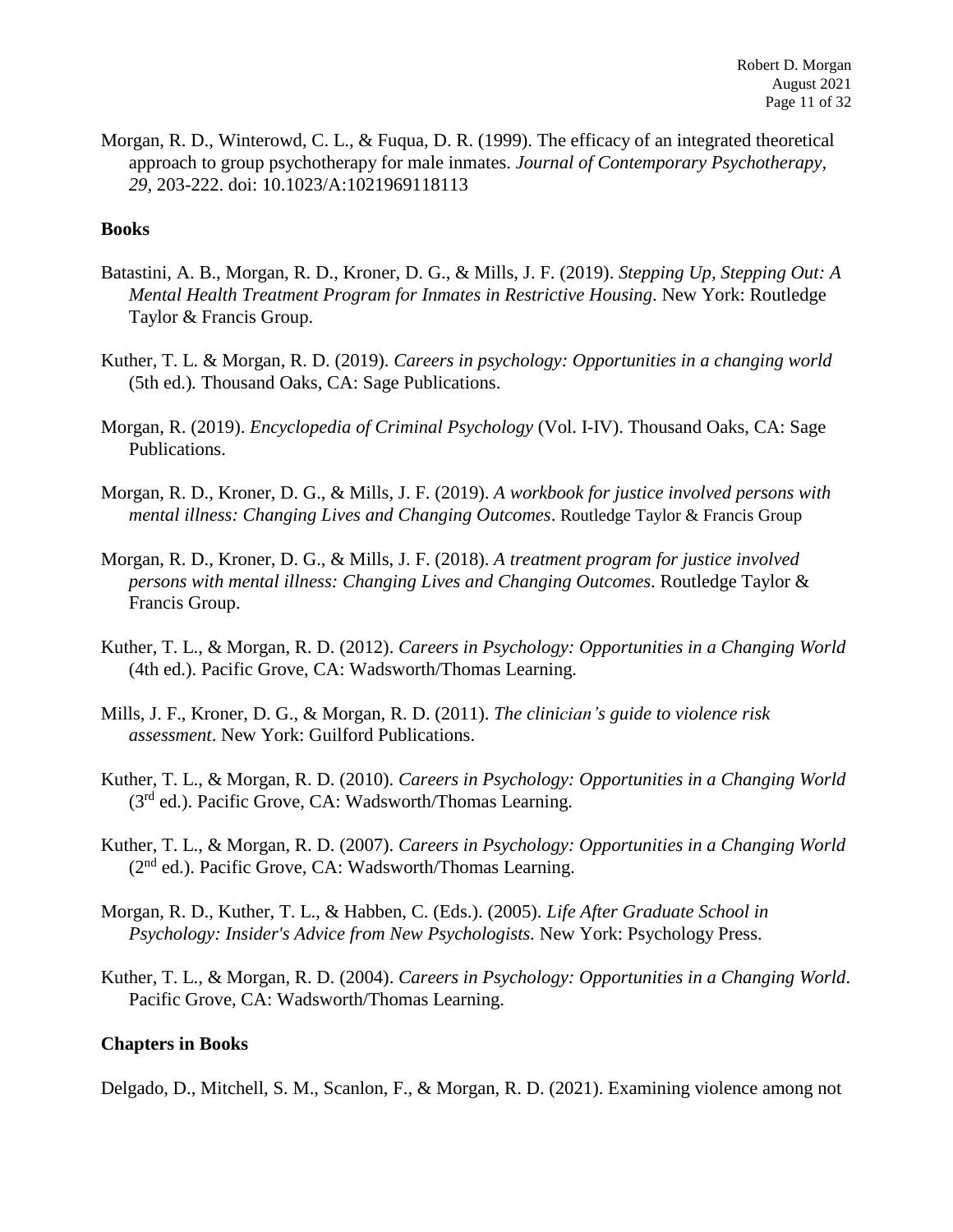guilty by reason of insanity state hospital inpatients across multiple timepoints: The roles of criminogenic risk factors and psychiatric symptoms. In K. Warburton & S. M. Stahl (Eds.), *Decriminalizing mental illness* (pp. 231-240). Cambridge University Press. (Reprinted from "Examining violence among not guilty by reason of insanity state hospital inpatients across multiple timepoints: The roles of criminogenic risk factors and psychiatric symptoms," 2020, *CNS Spectrums, 25*[5], 714-722, [https://doi.org/10.1017/S1092852919001809\)](https://nam04.safelinks.protection.outlook.com/?url=https%3A%2F%2Fdoi.org%2F10.1017%2FS1092852919001809&data=04%7C01%7CRobert.Morgan%40ttu.edu%7Ca45bb0ec5241471e37ee08d8d7540133%7C178a51bf8b2049ffb65556245d5c173c%7C0%7C0%7C637496103097256999%7CUnknown%7CTWFpbGZsb3d8eyJWIjoiMC4wLjAwMDAiLCJQIjoiV2luMzIiLCJBTiI6Ik1haWwiLCJXVCI6Mn0%3D%7C1000&sdata=njLIoZm5mGhu%2FnmqKhelG5T0YPq7TBzf0iFbBDnQzbs%3D&reserved=0)

- Morgan, R. D., Scanlon, F., Mattera, J., & Leggett, N. (in press). Treating justice-involved populations with severe mental illness. In D. DeMatteo & K. C. Scherr (Eds.), *The Oxford handbook of psychology and law.* Oxford University Press.
- Morgan, R. D., Van Horn, S. A., MacLean, N., Hunter, J. T., & Bauer, R. L. (2019). Effects of imprisonment. In D. Polaschek, A. Day, & C. Hollin (Eds.), *The handbook of psychology and corrections*. Hoboken: John Wiley & Sons.
- Manchak, S. M. & Morgan, R. D. (2018). Offenders with mental illness in prison. In J. Wooldredge & P. Smith (Eds.), *The Oxford Handbook of Prisons and Imprisonment*. New York, NY: Oxford.
- Morgan, R. D. & Ax, R. K. (2018). Toward a theory of mental illness and crime. In S. H. Decker & K. Wright (Eds.), *Criminology and Public Policy: Putting Theory to Work*. Philadelphia, PA: Temple University Press.
- Morgan, R. D., Van Horn, S. A., & Dvoskin, J. A. (2018). Correctional settings and prisoner's rights. In R. Frierson & L. H. Gold (Eds.) *Textbook of Forensic Psychiatry, 3rd edition*. Arlington, VA: American Psychiatric Publishing.
- Morgan, R. D., Bolanos, A. D., & Grabowski, K. (2017). Forensic mental health in corrections. In R. Roesch & Cook, A. N. (Eds.), *Handbook of Forensic Mental Health Services*. New York, NY: Routledge.
- Kroner, D. G., & Morgan, R. D. (2014). An overview of strategies for the assessment and treatment of criminal thinking. In R. C. Tafrate & D. Mitchell (Eds.), *Forensic CBT: A Handbook for Clinical Practice*. Hoboken, NJ: Wiley-Blackwell.
- Morgan, R. D., Kroner, D. G., Mills, J. F., & Batastini, A. B. (2014). Treating criminal offenders. In I. B.Weiner & R. K. Otto (Eds.) *Handbook of Forensic Psychology* (pp. 795-837). Hoboken, NJ: John Wiley & Sons.
- Morgan, R. D., Romani, C. J., & Gross, N. G. (2014). Group work with offenders and mandated clients. In J. L. DeLucia-Waack, C. Kalodner, & M. Riva (Eds.), *The Handbook of Group Counseling and Psychotherapy* (pp. 441-449). Thousand Oaks, CA: Sage Publications.
- Batastini, A. B., McDonald, B., & Morgan, R. D. (2013). Videoteleconferencing in forensic and correctional practice. In K. Myers & C. Turvey (Eds.) *Telemental Health: Clinical, Technical*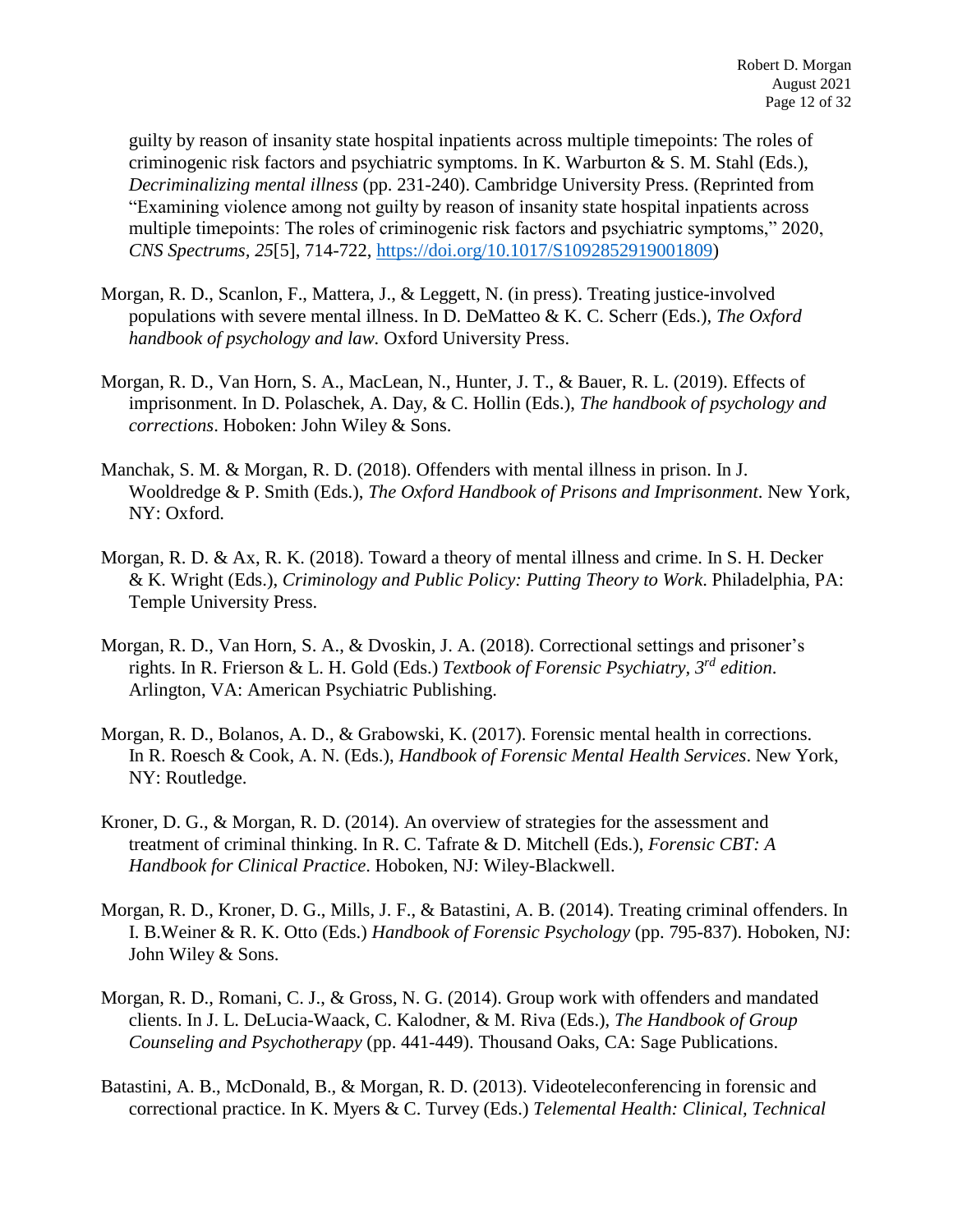*and Administrative Foundations for Evidence-Based Practice* (pp, 251-271). Kidlington, United Kingdom: Elsevier.

- Bauer, R. L., Morgan, R. D., & Mandracchia, J. T., (2010). Offenders with severe and persistent mental illness. In T. J. Fagan & R. K. Ax (Eds.), *Correctional Mental Health* (pp. 189-212)*.*  Thousand Oaks, CA: Sage Publications.
- Miller, T. W., Morgan, R. D., & Wood, J. A. (2009). A telehealth technology model for information science in rural settings. In A. Dwivedi (Ed.), Handbook of Research on IT Management and Clinical Data Administration in Healthcare. Hershey, PA: IGI Global.
- Senter, A., Morgan, R. D., & Mandracchia, J. T. (2007). Differing perspectives: Correctional systems in non-western countries. In R. K. Ax and J. T. Fagan (Eds.). *Corrections, Mental Health, and Social Policy: International Perspectives* (pp. 320-334). Springfield, IL: Charles C. Thomas.
- Flores, L. Y., & Morgan, R. D. (2005). Doctoral institutions: On the other side of the fence. In R. D. Morgan, T. L. Kuther, & C. Habben (Eds.), *Life After Graduate School in Psychology: Insider's Advice from New Psychologists* (pp. 29-44)**.** New York: Psychology Press.
- Kuther, T. L., Habben, C. J., & Morgan, R. D. (2005). Today's new psychologist: Traditional and emerging career paths. In R. D. Morgan, T. L. Kuther, & C. Habben (Eds.), *Life After Graduate School in Psychology: Insider's Advice from New Psychologists* (pp. 1-11)**.** New York: Psychology Press.
- Morgan, R. D., Habben, C. J., & Kuther, T. L. (2005). Our future is up to us: The new psychologist's role in shaping the profession. In R. D. Morgan, T. L. Kuther, & C. Habben (Eds.), *Life After Graduate School in Psychology: Insider's Advice from New Psychologists* (pp. 329-332)**.** New York: Psychology Press.
- Morgan, R. D. (2004). Groups with offenders and mandated clients. In J. L. DeLucia-Waack, D. Gerrity, C. Kalodner, & M. Riva (Eds.), *Handbook of Group Counseling and Psychotherapy* (pp. 388-400). Thousand Oaks, CA: Sage Publications.
- Morgan, R. D. (2003). Basic mental health services: Services and issues. In T. Fagan & R. K. Ax (Eds.), *Correctional mental health handbook* (pp. 59-71). Thousand Oaks, CA: Sage Publications.

## **Non-Refereed Publications**

Olafsson, B., & Morgan, R. D. (2019). The services matching instrument. In R. D. Morgan (Ed.), *Encyclopedia of Criminal Psychology*. Thousand Oaks: Sage.

Morgan, R. D. (2018). Editors Note. *Criminal Justice and Behavior, 45,* 5-7.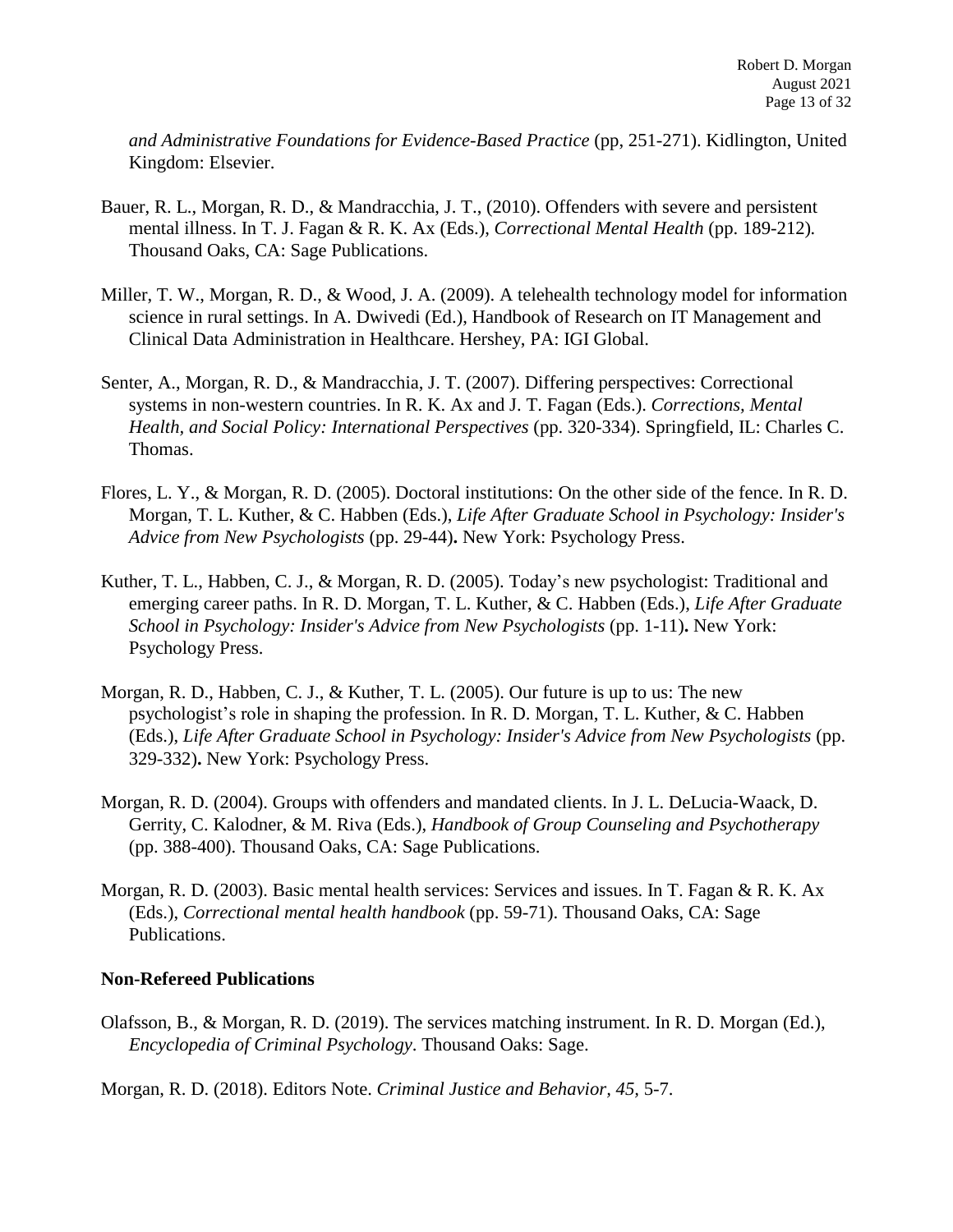- Van Horn, S. A. & Morgan, R. D. (2017). Mental health care in the justice system. In A. Wenzel (Ed.), Encyclopedia of Abnormal and Clinical Psychology. Thousand Oaks: Sage.
- Morgan, R. D., Kroner, D. G., & Mills, J. F. (2012). *Re-entry: Dynamic risk assessment* (Report No. 238075). Washington, DC: National Institute of Justice.
- Epperson, M., Wolff, N., Morgan, R., Fisher, W., Frueh, B. C., & Huening, J. (2011). *The next generation of behavioral health and criminal justice interventions: Improving outcomes by improving interventions*. Center for Behavioral Health Services & Criminal Justice Research.
- Dvoskin, J. A., & Morgan, R. D. (2010). Correctional psychology. In I. Weiner, & W. E. Craighead (Eds.), *Corsini Encyclopedia of Psychology* (Vol. 1, pp. 417-420). New York: Wiley.
- Community Corrections Research Guide Advisory Group (2009). *Improving outcomes for people with mental illness under community supervision***.** New York: Council of State Governments Justice Center.
- Morgan, R. D. (2007). Foreword [Special issue]. *Criminal Justice and Behavior, 34,* 877-878.

#### **Conference Presentations (Last 3 Years)**

- Scanlon, F., Morgan, R.D., & Hirsch, S. (2019, August). *The working alliance and homework quantity and quality among justice-involved persons with mental illness.* Poster presented virtually at the Annual Convention of the American Psychological Association, Washington, D.C.
- Hirsch, S., Scanlon, F., & Morgan, R. D. (2020, March). *The effect of criminal thinking styles on working alliance throughout treatment for justice-involved persons with mental illness.* Poster presented at the annual meeting of the American Psychology-Law Society, New Orleans, Louisiana.
- Morgan, R. D. & King, C. (2020, March). *Project Choices: Development of serious video game technology for correctional rehabilitation.* Paper presented at the annual meeting of the American Psychology-Law Society, New Orleans, Louisiana.
- Van Horn, S., Morgan, R. D., & Wormith, J. S. (2020, March). *Gender-neutral or gender specific?: An item response theory examiantino of the level of service inventory.* Paper presented at the annual meeting of the American Psychology-Law Society, New Orleans, Louisiana.
- Olafsson, B. N., & Morgan, R. D., (2019, June). *The Services Matching Instrument: Reliability and Validity*. Paper presented at the 4th North American Correctional and Criminal Justice Psychology Conference, Halifax, Canada.

Olafsson, B. N., Morgan, R. D., (2019, June). *The Services Matching Instrument: Reliability,*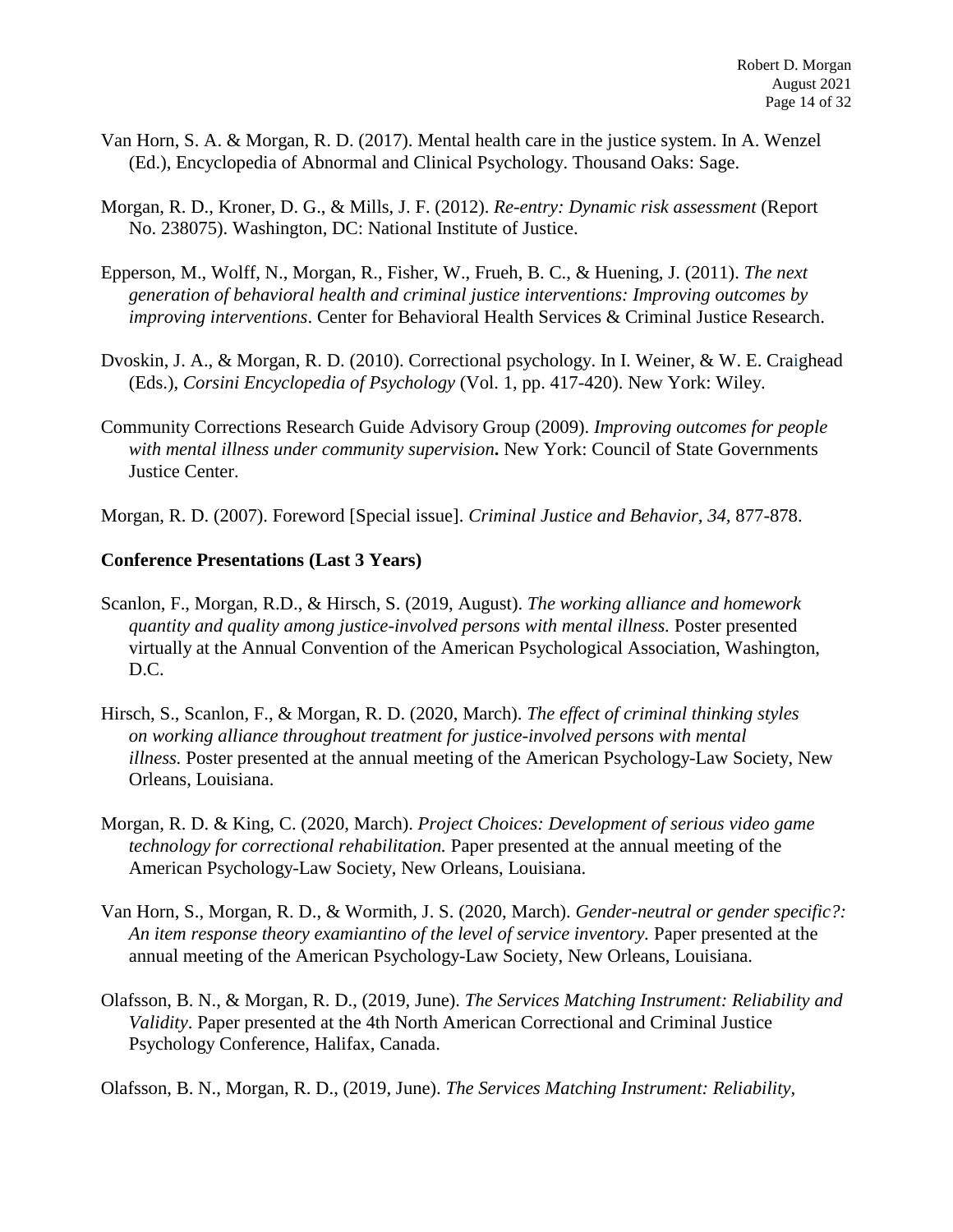*Validity, and Factor Structure*. Poster presented at the annual meeting of the Texas Psychological Association, San Antonio, TX.

- Puckett, L. K., Ramler, T., Morgan, R. D., (2019, June). *The Relationship Between Mental Illness and Criminal Associations Among Adult Probationers*. Poster presented at the 4th North American Correctional and Criminal Justice Psychology Conference, Halifax, Canada.
- Ross, K., Olafsson, B. N., Morgan, R. D., (2019, June). *The Relationship Between Antisocial Attitudes, Response Style Bias, and The Services Matching Instrument Infrequency Scale.* Poster presented at the 4th North American Correctional and Criminal Justice Psychology Conference, Halifax, Canada.
- Cook, K., Ross, K., Olafsson, B. N., Morgan, R. D., (2019, June). *The Relationship Between Antisocial Attitudes, Antisocial Associates, and Trauma Victimization in Individuals in the Criminal Justice System.* Poster presented at the 4th North American Correctional and Criminal Justice Psychology Conference, Halifax, Canada.
- Hirsch, S., Scanlon, F., Morgan, R. D. (2019, June). *The therapeutic alliance and program evaluations in treatment for justice-involved persons with mental illness.* Poster presented at the 4th North American Correctional and Criminal Justice Psychology Conference, Halifax, Canada.
- Olafsson, B. N., Scanlon, F., Morgan, R. D., (2019, June). *Predictors of Disciplinary Infractions in Prisons.* Paper presented at the 4<sup>th</sup> North American Correctional and Criminal Justice Psychology Conference, Halifax, Canada.
- Scanlon, F., Morgan, R. D. (2019, June). *A process evaluation of the independent effects of psychiatric and criminal therapeutic components in Changing Lives and Changing Outcomes*. Paper presented at the 4<sup>th</sup> North American Correctional Criminal Justice Psychology Conference, Halifax, Canada.
- Morgan, R., Gaspar, M., Brown, A., Ramler, T., Gigax, G., Ridley, K. (2018, June). *Examining effectiveness of Changing Lives and Changing Outcomes on mental health and criminal risk domains for dual diagnosed offenders.* Paper presented at the meeting of the International Association of Forensic Mental Health Services, Antwerp, Belgium.
- Van Horn, S., Morgan, R., Duru, H., Brusman-Lovins, L., Lovins, B. (2018, June). *The Effect of Changing Lives, Changing Outcomes on Community Success in a Sample of Dually-Diagnosed Felony Offenders.* Paper presented at the meeting of the International Association of Forensic Mental Health Services, Antwerp, Belgium.
- Grabowski, K. E., & Morgan, R. D. (2018, March). *Competency Restoration Outcomes for Defendants with Intellectual Disability.* Presentation at 2018 American Psychology-Law Society Annual Conference, Memphis, Tennessee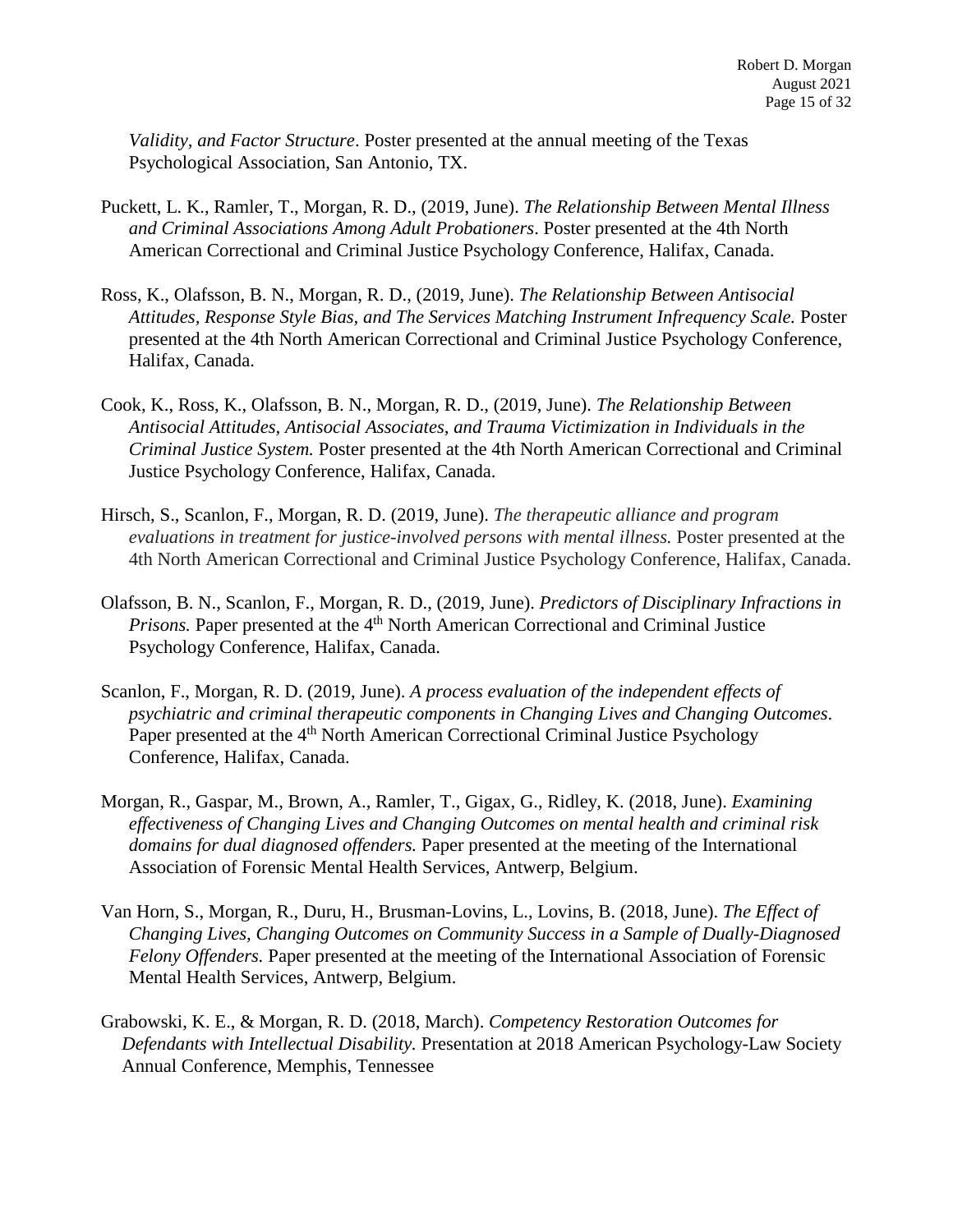- Mills, J. F., Morgan, R. D., Van Horn, S. (2018, March). *Inmates' Mental Health Functioning in Prison and the Effects of Administrative Segregation.* Paper presented at the American Psychology-Law Society Conference, Memphis, Tennessee.
- Olafsson, B. N., Morgan, R.D., Scanlon, F. (2018, March). *Development of a Measure to Match Inmates to Correctional and Mental Health Services: Initial Examination of Validity*. Poster presented at the annual meeting of the American Psychology-Law Society, Memphis, TN.
- Ramler, T. R., Morgan, R. D., & Wang, E. W. (2018, March). *Is more always better? Treatment dosage and re-offense among offenders*. Poster session presented at the annual conference of the American Psychology-Law Society, Memphis, TN.
- Mitchell, S. M., Brown, S. L., Roush, J. F., Alquist, J. L., Bolaños, A. D., Morgan, R. D., & Cukrowicz, K. C. (2018, April). Thwarted interpersonal needs and suicide ideation distress among psychiatric inpatients: The moderating effects of criminal associates. Poster presented the annual meeting of the American Association of Suicidology, Washington, D.C.
- Grabowski, K. E., & Morgan, R. D. (2017, August). *Competency Restoration Outcomes for Defendants with Intellectual Disability.* Poster presented at the annual meeting of the American Psychological Association, Washington, D.C.
- Morgan, R. D., Ramler, T. R., Gaspar, M., & Brown, A. (2017, August). Effectiveness of *Changing Lives and Changing Outcomes* for dual-diagnosed offenders. Poster presented at the annual meeting of the American Psychological Association, Washington, D.C.
- Olafsson, B. N., & Morgan, R. D. (2017, August). *Administrative segregation: Who is in?*. Poster presented at the annual meeting of the American Psychological Association, Washington, D.C.
- Morgan, R. D., Ramler, T., Gaspar, M., Brown, A., Gigax, G., & Brusman-Lovins, L., (2017, July). *Effectiveness of Changing Lives and Changing Outcomes: A Treatment Program for Justice Involved Persons with Mental Illness*. Paper presented at the meeting of the International Academy of Law and Mental Health, Prague, Czech Republic.
- Morgan, R. D., & Olafsson, B. N. (2017, July). Administrative segregation: A research synthesis and a review of who is in. Paper presented at the meeting of the International Academy of Law and Mental Health, Prague, Czech Republic.
- Morgan, R. D., Lovins, B., Lovins, L., Duru, H., S. Van Horn, & Gigax, G. (2017, June). *Effectiveness of CLCO in a residential treatment facility for dual diagnosed offenders.* Poster presented at the annual meeting of the Canadian Psychological Association, Toronto, Canada.
- Morgan, R. D., Olafsson, B. N., & Mills, J. F. (2017, June). *Administrative segregation: Who is in and for how long?* Paper presented at the annual meeting of the Canadian Psychological Association, Toronto, Canada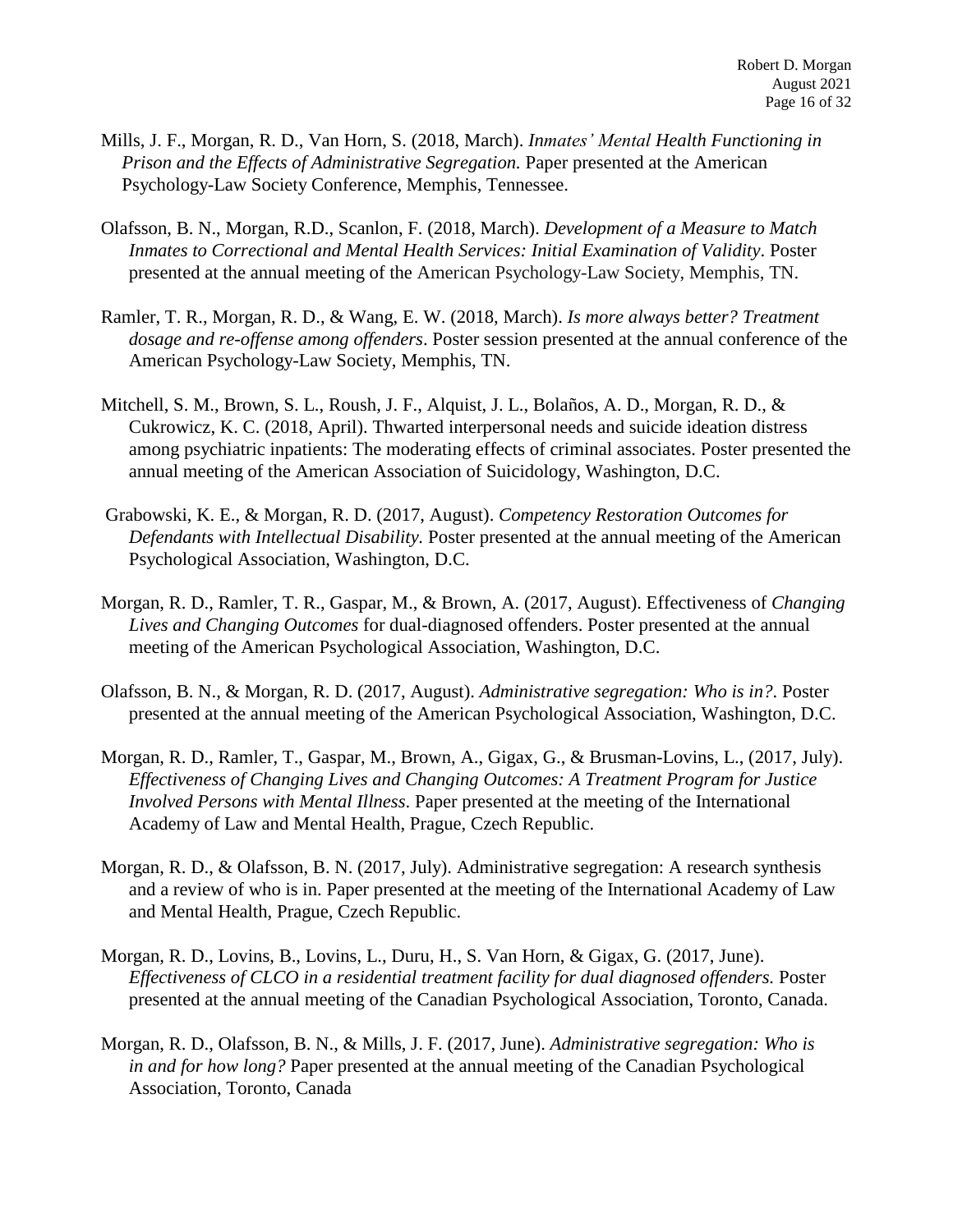- Bolaños, A. D., Morgan, R. D., Delgado, D., & Mitchell, S. M. (2017, March). Psychiatric and criminogenic risk: Comparing psychiatric inpatients to offenders who plead not guilty by reason of insanity. In Morgan, R. D. (Chair), *Criminal risk in a forensic mental health sample: Identifying prevalence, risk, and needs.* Symposium presented at the annual meeting of the American Psychology-Law Society, Seattle, WA.
- Delgado, D., Mitchell, S. M., Broderick, C. & Morgan, R. D. (2017, March). Inpatient violence and criminal risk factors. In Morgan, R. D. (Chair), *Criminal risk in a forensic mental health sample: Identifying prevalence, risk, and needs.* Symposium presented at the annual meeting of the American Psychology-Law Society, Seattle, WA.
- MacLean, N., Neal, T., Morgan, R. D., & Murrie, D. (2017, March). Bias and bias awareness in forensic evaluations. In Murrie, D. (Chair), *Cognitive Bias in Forensic Psychology: Clinician awareness and interventions to reduce bias*. Symposium presented at the annual meeting of the American Psychology-Law Society, Seattle, WA.
- Morgan, R. D., Lovins, B., Brusman-Lovins, L., Gigax, G., Van Horn, S. A., & Duru, H. (2017, March). *Effectiveness of Changing Lives and Changing Outcomes in a residential treatment facility for dual diagnosed offenders*. Paper presented at the annual meeting of the American Psychology-Law Society, Seattle, WA.
- Neal, T., MacLean, N., Murrie, D., & Morgan, R. D. (2017, March). Robust Evidence of Confirmation Bias in Forensic Psychologists' Diagnostic Reasoning. In Neal, T. (Chair), *Confirmation Bias, Hindsight Bias, and Measuring Bias in Forensic Psychology*. Symposium presented at the annual meeting of the American Psychology-Law Society, Seattle, WA.
- Delgado, D., Bolanos, A., Mitchell, S., Rose, B., McDermott, B., Velasquez, S., Bauchowitz, A., Warburton, K., & Morgan, R. (2017, March). *Criminogenic risk factors among forensic psychiatric inpatients*. Poster session presented at the Forensic Mental Health Association Conference, Monterey, CA.

#### **Workshops Presented**

Title: *Treating Justice Involved Persons with Mental Illness in Criminal Justice Settings* One Day Training Workshop Trainer: Robert D. Morgan Sponsored by WellPath June 4,10,17, & 24, 2020 (virtual)

Title: *Changing Lives and Changing Outcomes: A Treatment Program for Justice Involved Persons with Mental Illness* Two Day Training Workshop Trainer: Robert D. Morgan Sponsored by California Department of State Hospitals April 10-11, 2019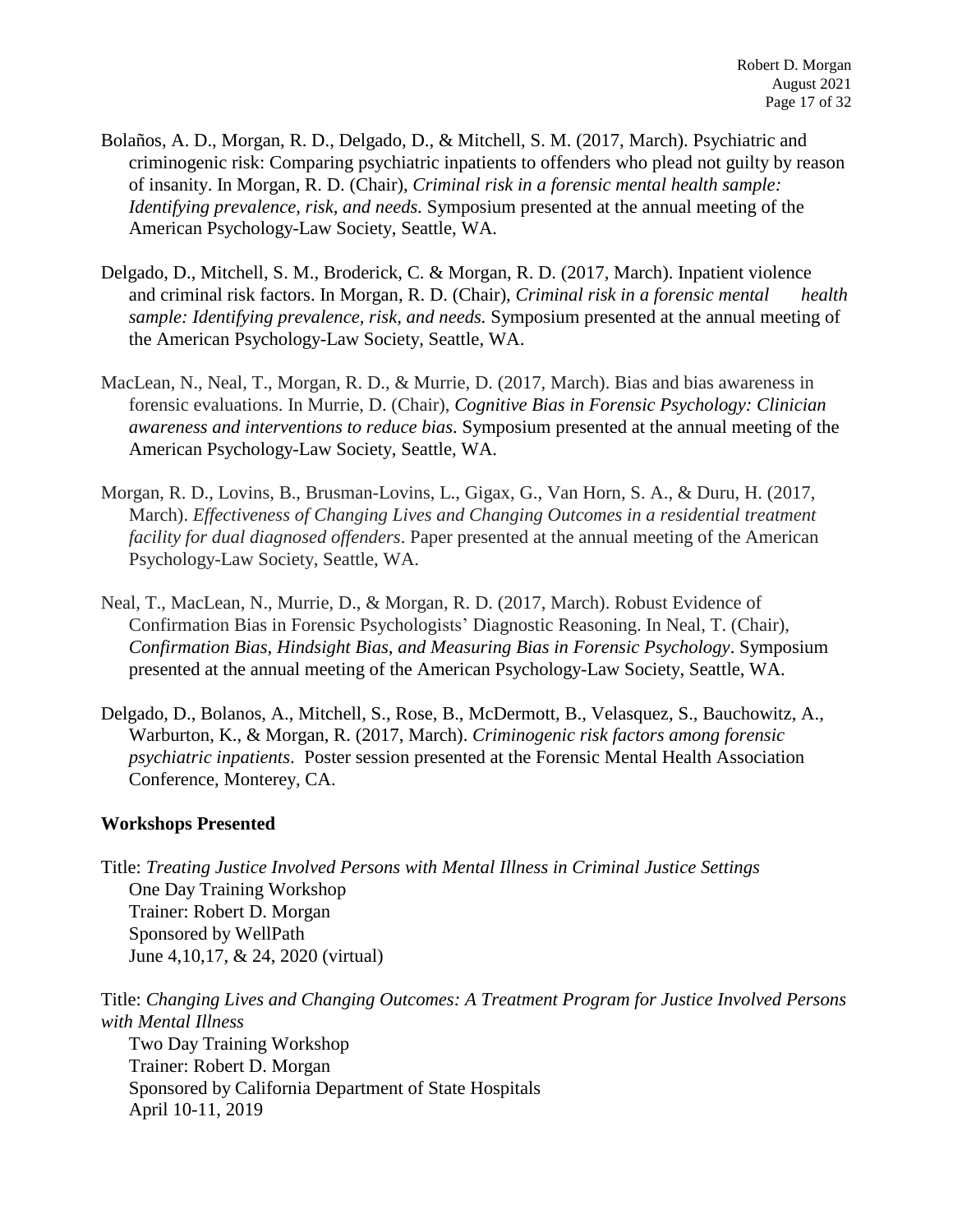Title: *Treating Justice Involved Persons with Mental Illness in Criminal Justice Settings* One Day Training Workshop Trainer: Robert D. Morgan Sponsored by WellPath February 6-8, 2019

Title: *Stepping Up, Stepping Out: A Mental Health Treatment Program for Inmates Detained in Restricted Housing*

One Day Training Workshop Trainer: Robert D. Morgan & Ashley Batastini Sponsored by Corizon Health Care January 12, 2018

Title: *Changing Lives and Changing Outcomes: A Treatment Program for Justice Involved Individuals with Mental Illness*

Two Day Training Workshop Trainer: Robert D. Morgan & Daryl K. Kroner Sponsored by Harris County Felony Mental Health Court December 15 & 16, 2016

Title: *Evidenced based correctional practice for managing and treating offenders with mental illness.*

One Day Training Workshop Trainer: Robert D. Morgan & Jeremy F. Mills Sponsored by Canadian Psychological Association. June 3, 2015

Title: *Changing Lives and Changing Outcomes: A Treatment Program for Offenders with Mental Illness*

One Day Training Workshop Trainer: Robert D. Morgan Sponsored by Correct Care Services, Inc. March 29, 2015

Title: *Escaping the cage: A mental health treatment program for inmates detained in restricted housing*

One Day Training Workshop Trainer: Robert D. Morgan Sponsored by Maine Department of Corrections November 17, 2014, Warren, Maine

Title: *Changing Lives and Changing Outcomes: A Treatment Program for Offenders with Mental Illness* Two-day Training Workshop Trainers: Morgan, R. D. & Kroner, D. G.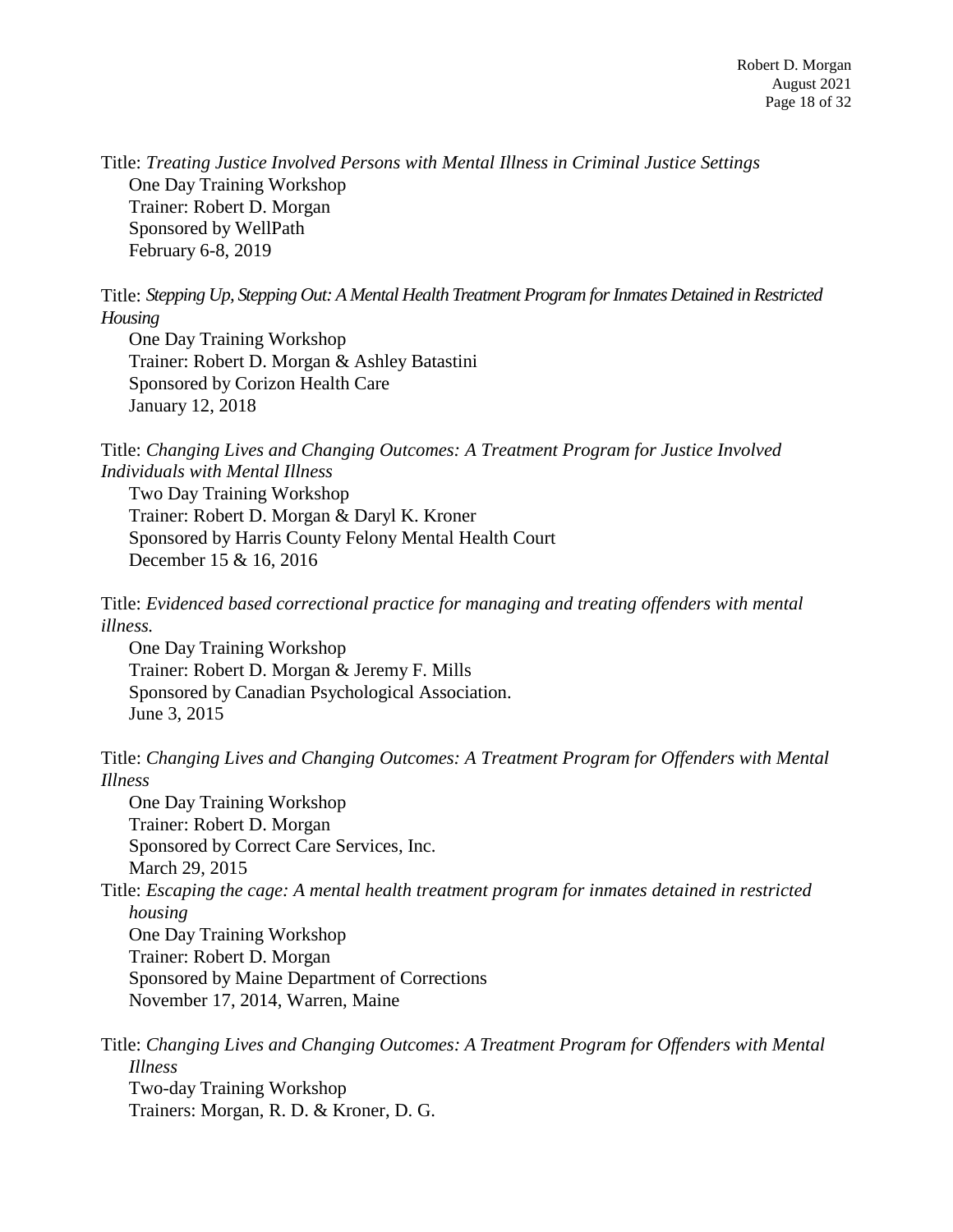Sponsored by Harris County Community Supervision & Corrections Department April 2014, Houston, Texas

Title: *Changing Lives and Changing Outcomes: A Treatment Program for Offenders with Mental Illness*

One day Training Workshop Trainer: Morgan, R. D. Sponsored by Maine Department of Corrections February 2014, Warren, Maine

Title: *Risk, needs, and responsivity principles with offenders with mental illness* One day Continuing Education Workshop Trainer: Morgan, R. D. Sponsored by Institute of Law, Psychiatry & Public Policy (University of Virginia) January 2014, Charlottesville, Virginia

Title: *Changing Lives and Changing Outcomes: A Treatment Program for Offenders with Mental Illness* Two day Training Workshop Trainers: Morgan, R. D. & Kroner, D. G. Sponsored by Forensic and Mental Health Services, Inc September 2013, Cincinnati, Ohio

Title: *Treating persons with mental illness who are justice involved: A guide to practice* One-half day Training Workshop Trainer: Morgan, R. D. Sponsored by StarCare Specialty Health System August 2012, Lubbock, Texas

Title: *Treating Offenders with Mental Illness: An Evidenced-Based Approach* One and one-half hour Continuing Education Workshop Trainers: Morgan, R. D. & Kroner, D. G. Sponsored by the 5<sup>th</sup> Academic & Health Policy Conference on Correctional Health March 2012, Atlanta Georgia

Title: *Treating the Mentally Disordered Offender: A Model and Guide for Practice* One day Continuing Education Workshop Trainer: Morgan, R. D. Sponsored by the Texas Forensic Mental Health Conference October 2011, Vernon, Texas

Title: *Treating Offenders with Mental Illness: Toward an Evidenced-Based Approach* One- day Pre-conference Workshop Trainers: Morgan, R. D., Kroner, D. G., & Mills, J. F. Sponsored by American Psychology-Law Society (Division 41; APA)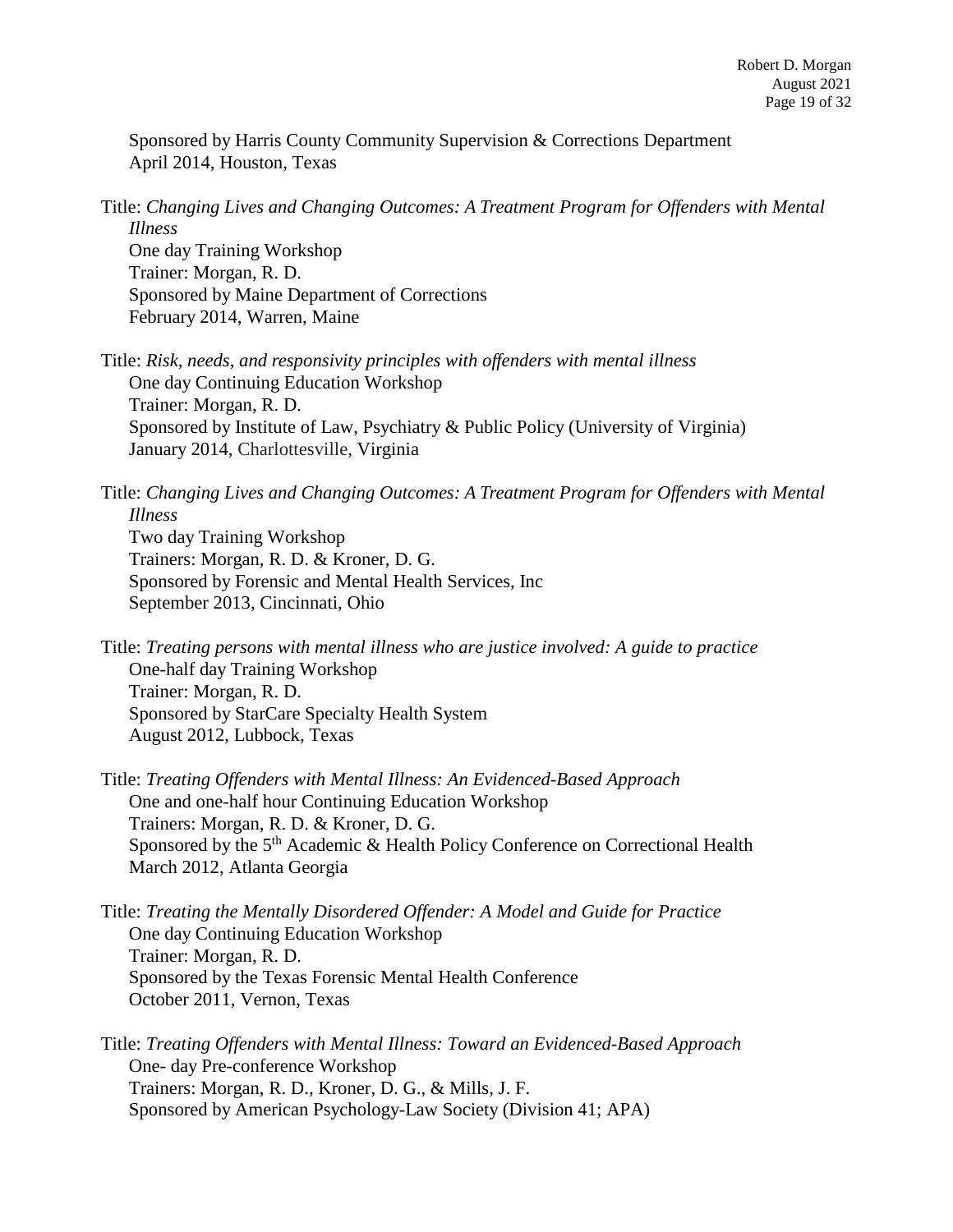March 2011, Miami, Florida

Title: *Treating Mentally Disordered Offenders* One-half day Pre-conference Workshop Trainers: Morgan, R. D., Kroner, D. G., & Mills, J. F. Sponsored by Mental Health in Corrections Consortium April 2008, Kansas City, Missouri

Title: Texas *Criminal Procedure & Offenders with Mental Impairments: A Refresher* One-half day Continuing Education Workshop Trainers: Shannon, B., Gerlach, M., & Morgan, R. D. Sponsored by the Texas Tech University Law School December 2007, Lubbock, Texas

Title: *Assessing Criminal and Violence Risk: Theory, Ethics, and Application* One-day Pre-conference Workshop Trainers: Kroner, D. G., Morgan, R. D., & Mills, J. F., Sponsored by the North American Correctional and Criminal Justice Psychology Conference June 2007, Ottawa, Canada

Title: *Assessing Criminal and Violence Risk: Theory, Ethics, and Application* One-day Pre-conference Workshop Trainers: Mills, J. F., Kroner, D. G., & Morgan, R. D. Sponsored by Mental Health in Corrections Consortium April 2007, Kansas City, Missouri

Title: *Assessing Criminal and Violence Risk: Theory, Ethics, and Application* One-day Continuing Education Workshop Trainers: Mills, J. F., Kroner, D. G., & Morgan, R. D. Sponsored by the American Psychological Association August 2006, New Orleans, Louisiana

Title: *Assessing Criminal and Violence Risk: Theory, Ethics, and Application* One-day Continuing Education Workshop Trainers: Mills, J. F., Kroner, D. G., & Morgan, R. D. Sponsored by the Canadian Psychological Association June 2006, Calgary, Alberta

Title: *Assessing Criminal and Violence Risk: Theory, Ethics, and Application* One-day Pre-conference Workshop Trainers: Mills, J. F., Kroner, D. G., & Morgan, R. D. Sponsored by Mental Health in Corrections Consortium May 2006, Kansas City, Missouri

#### **Invited Addresses**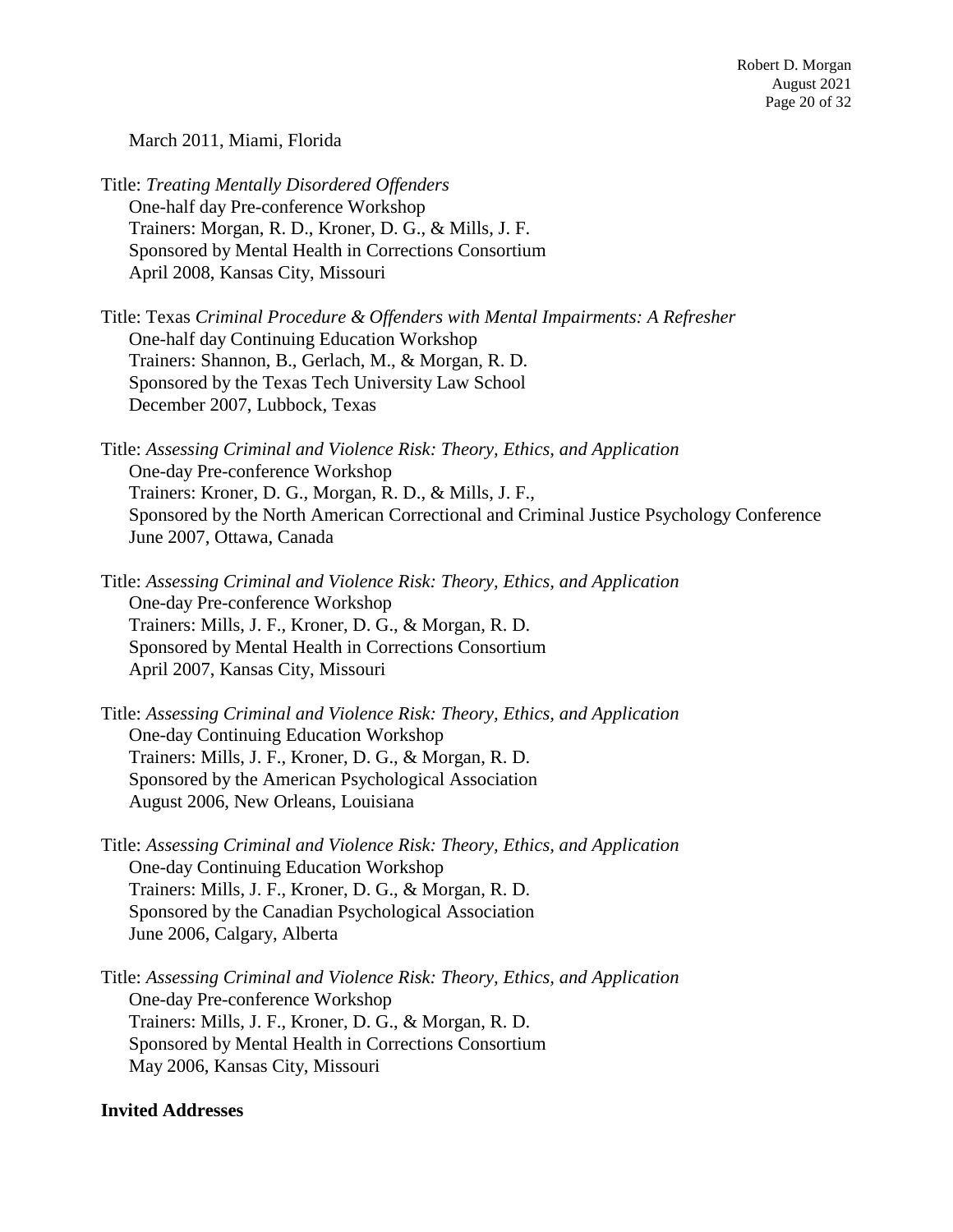- Morgan, R. D. (March, 2021). Managing and treating justice involved persons with mental illness in correctional and forensic settings. Invited address to be presented at Simon Fraser University, Vancouver, Canada (address delivered via Zoom).
- Morgan, R. D. (January, 2021). Managing and treating justice involved persons with mental illness in correctional and forensic settings. Invited address presented at University of Texas at El Paso, El Paso, Texas (address delivered via Zoom).
- Morgan, R. D. (November, 2020). Treating justice involved persons with mental illness in forensic and correctional settings. Invited address presented at Carleton University, Kingston, Canada (address delivered via Zoom).
- Morgan, R. D. (March, 2018). Treating justice involved persons with mental illness in forensic, correctional, and community Settings. Invited address presented at University of Massachusetts Medical School, Worcester, MA.
- Morgan, R. D. (January, 2018). Psychiatric symptoms and criminogenic risk among persons with mental illness who are and are not criminal justice involved. Invited address presented at Youngstown State University, Youngstown, Ohio.
- Morgan, R. D. (January, 2018). Treating justice involved persons with mental illness. Invited address presented at Youngstown State University, Youngstown, Ohio.
- Morgan, R. D. (April 2017). Beyond pop culture: The application of science in forensic psychology. Invited address presented at the 2017 meeting of the Southwest Psychological Association, San Antonio, Texas.
- Morgan, R. D. (August, 2015). Counseling psychologists in corrections: A natural fit. Fellows address presented at the 2015 meeting of the American Psychological Association, Toronto, Canada.
- Morgan, R. D. (June, 2015). Psychological assessment in correctional and forensic contexts. Keynote address presented at the Annual MMPI Symposium, Minneapolis, Minnesota.
- Morgan, R. D. (April, 2015). Criminal risk factors and offenders with mental illness. Keynote address presented at the Mental Health in Corrections Consortium, Springfield, MO.
- Morgan, R. D. (April, 2015). An evidenced-based approach for treating inmates with mental illness. Workshop presented at the Mental Health in Corrections Consortium, Springfield, MO.
- Morgan, R. D. (April, 2014). Evidenced based correctional practice for managing and treating offenders with mental illness. Southern Illinois University, Carbondale, IL.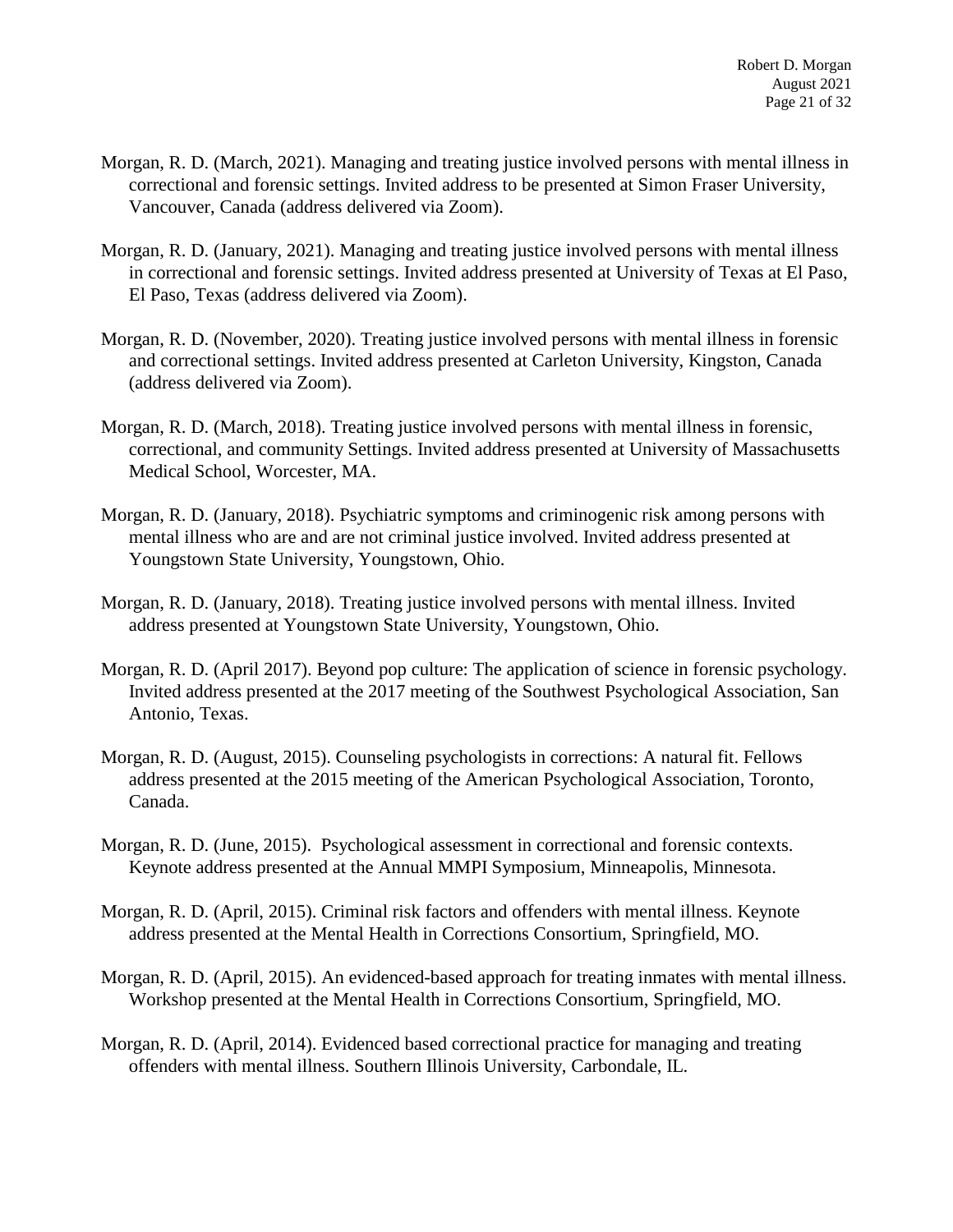- Morgan, R. D. (November, 2012). Treating justice involved persons with mental illness: An evidenced-based approach. Keynote address presented at the Ohio Department of Mental Health and the Northeast Ohio Medical University Forensic Focus Conference, Columbus, Ohio.
- Lim, E. & Morgan, R. D. (April 2012). Insanity & other mental issues. Invited presentation at the Capital Trial Persecution for Texas district attorney's, Austin, Texas.
- Morgan, R. D. (August 2010). *If not us, then whom?* Presidential address (Division 18) presented at the annual convention of the American Psychological Association, San Diego, California.
- Morgan, R. D. (2010, April). Representing offenders with mental illness. Lubbock Special Needs Defenders Office. Invited presentation at a meeting of the Lubbock County Defense Association, Lubbock, Texas (1 hour CLE approved by the State Bar of Texas).
- Morgan, R. D. & Gerlach, M. V. (2007, May). *Lubbock Regional MHMR Community Forensic Psychology Program*. Invited presentation at a meeting of the Lubbock County Defense Association, Lubbock, Texas.
- Morgan, R. D. & Gerlach, M. V. (2007, March). *Lubbock Regional MHMR Community Forensic Psychology Program*. Invited presentation at the Texas Criminal Procedure & Offenders with Mental Impairments: CLE Training for Judges and Attorney's, Lubbock, Texas.
- Morgan, R. D. (2006, June). *Treating Mentally Disordered Offenders: An Integrated Treatment Model*. Invited address at the 11th Biennial Symposium on Violence and Aggression, Saskatoon (Saskatchewan), Canada.
- Morgan, R. D. (2006, May). *Ethics and Risk Assessment*. Invited address at the Northeastern Oklahoma Psychology Internship Program's Annual Conference, Tulsa, Oklahoma.
- Morgan, R. D. (2003, December). *Forensic Psychology: Much More Than CSI and Silence of the Lambs.* Invited address at the annual Psychology Department Career Day, University of Nebraska at Kearney.

## **EXTRAMURAL FUNDING**

## **Research Grants – Current/Pending**

National Science Foundation Title: Evaluation of the reliability and validity of serious video game technology for correctional risk assessment Principal Investigator Funding Dates: June 1, 2021 – May 31, 2024 Direct Costs: \$156,675 Status: Under Review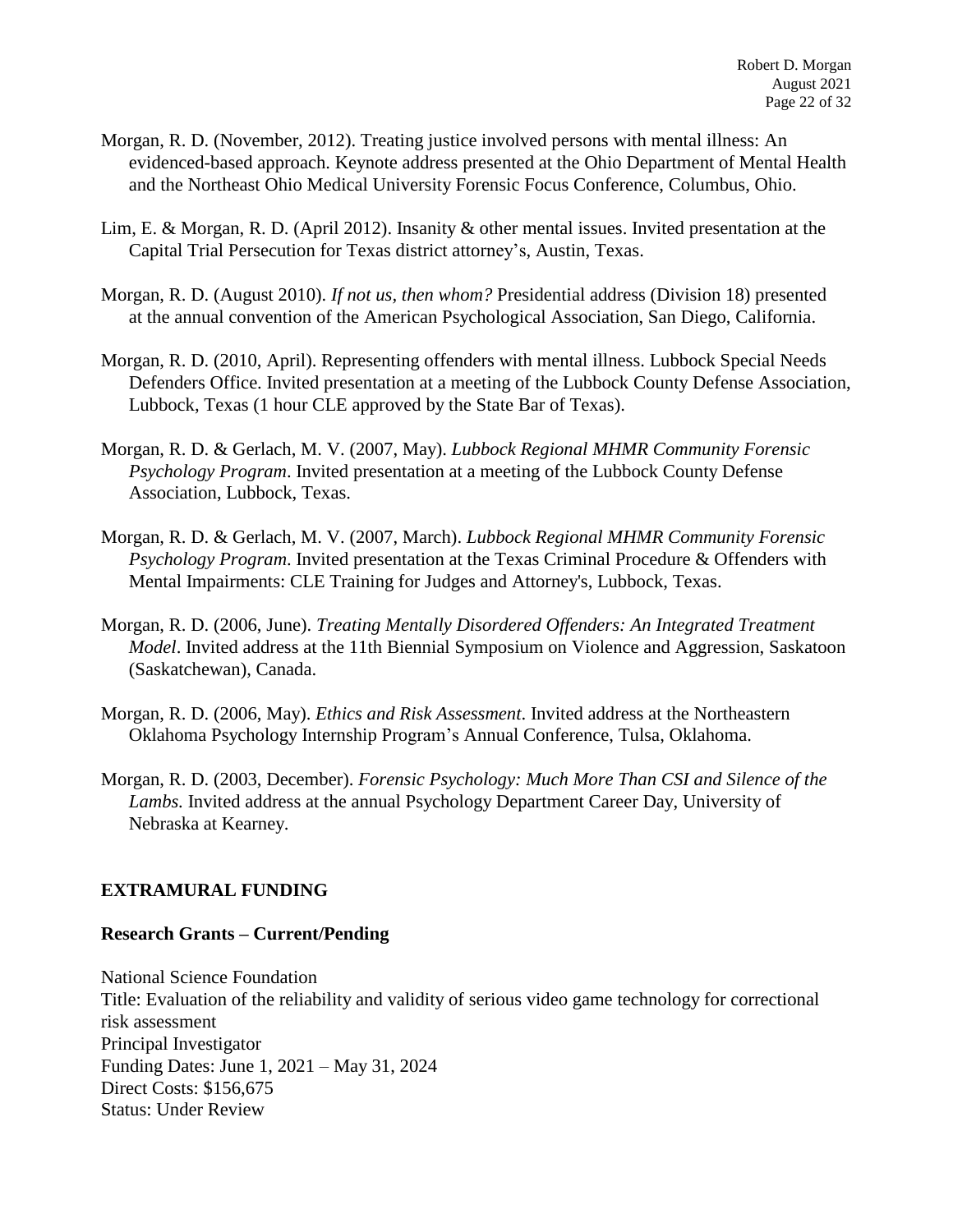Windham School District Title: Cognitive Intervention Program for Inmates: A Program Evaluation Principal Investigator Funding Dates: January 2, 2020 – December 31, 2021 Direct Costs: \$327,416 Status: Funded

### **Research Grants - Completed**

Windham School District Title: Assessment, Review and Revision of the Windham School District Life Skills Curriculum Principal Investigator Funding Dates: January 4, 2016 – December 31, 2019 Direct Costs: \$216,004

Texas Tech University School of Law

Title: Criminal Defendants' Perceptions of Working Alliance, Trust, Procedural Fairness, and Satisfaction in Attorney-Client Pretrial Consultations: A Comparison of Videoconferencing and Face-to-Face Modalities Co-Investigator Funding Dates: June 1, 2012 – July 31, 2014 Direct Costs: \$70,000

Texas Department of Criminal Justice – Community Justice Assistance Division Lubbock Specialty Courts: Who's in and are they working? Co-Principal Investigator Funding Dates: September 1, 2012 – May 31, 2014 Direct Costs: \$80,000

Center for Behavioral Health Services & Criminal Justice Research Sub-recipient: 1P30MH079920 (National Institute of Mental Health Award) Criminal Thinking in a Community Mental Health Sample: Effects on Treatment Engagement and Psychiatric Recovery Co-Principal Investigator Funding Dates: August 1, 2011 – July 31, 2013 Direct Costs: \$88,500

Center for Behavioral Health Services & Criminal Justice Research Sub-recipient: 1P30MH079920 (National Institute of Mental Health Award) Piloting Changing Lives and Changing Outcomes for Offenders with Mental Illness Principal Investigator Funding Dates: May 1, 2009 – July 31, 2011 Direct Costs: \$56,162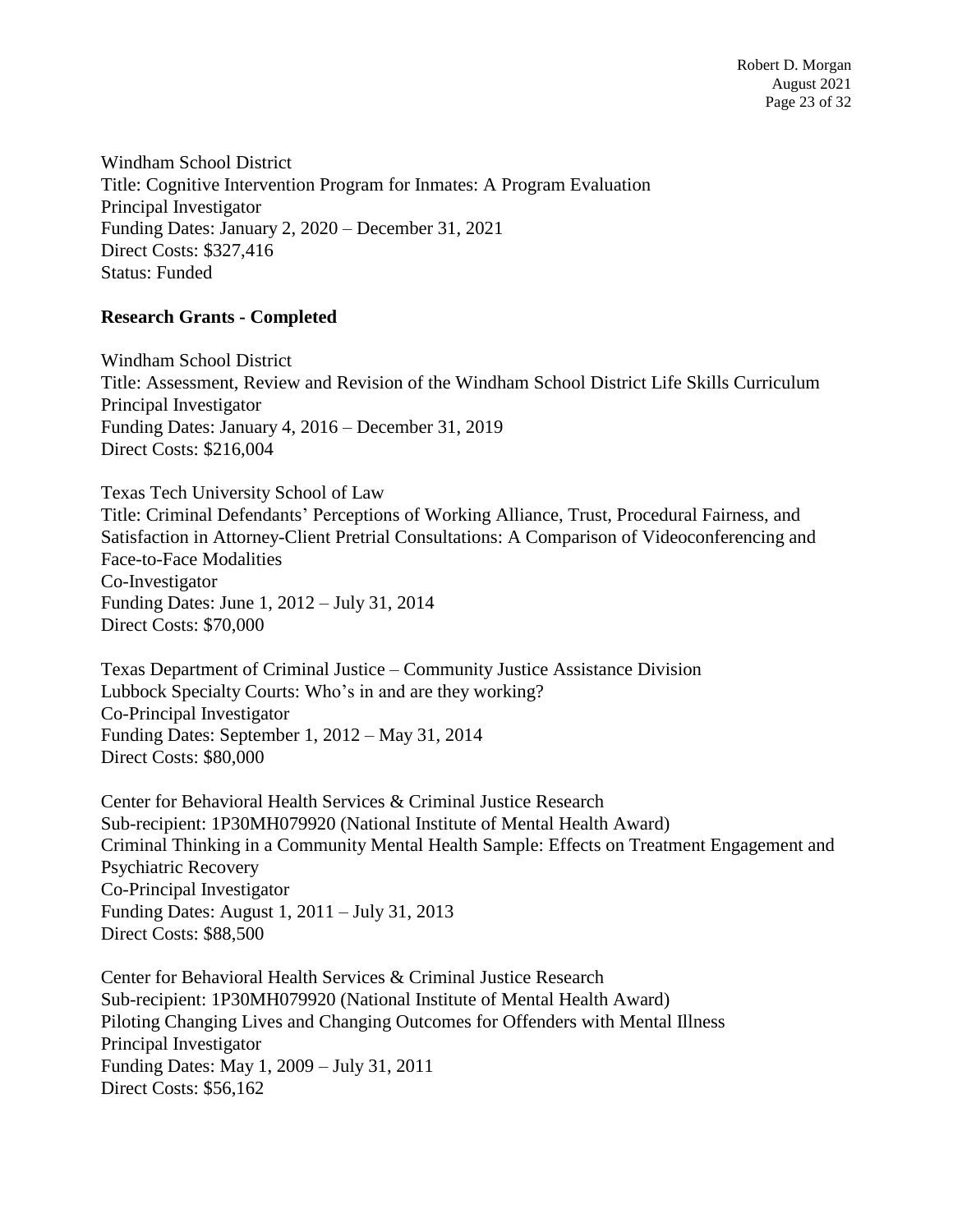National Institute of Justice 2007-IJ-CX-0027 Re-entry: Dynamic Risk Assessment Principal Investigator Funding Dates: October 1, 2007 – September 30, 2011 Direct Cost: \$185,950

JEHT Foundation Changing Lives and Changing Outcomes: A Bi-Adaptive Intervention for Offenders with Mental Illness Principal Investigator Funding Dates: July 1, 2009 – June 30, 2010 Direct Costs: \$60,957 Status: Funding rescinded due to foundation collapse following 2009 financial crisis

National Institute of Mental Health R34 MH070401-01A1 Tailoring Services for Mentally Ill Offenders Principal Investigator Funding Dates: September 23, 2005 – June 30, 2009 Direct Costs: \$292,500

University of Minnesota Press Elaborating on the construct validity of MMPI-2-RF scales in an acute forensic and nonforensic inpatient setting Principal Investigator Funding Dates: August 2007 – August 2008 Direct Cost: \$19,396

Institute for Forensic Sciences; Texas Tech University Health Sciences Center Sub-recipient: 2005-IJ-CX-K016(S-1) (National Institute of Justice Award) Inmate Characteristics and Mental Health Services: A Model for Predicting Treatment Outcome Principal Investigator Direct Costs: \$14,011

Texas Tech University Research Enhancement Fund (REF) Inmate Perceptions of Mental Health Services Principal Investigator Funding Dates: September 2001 – August 2002 Direct Costs: \$2,500

#### **Infrastructure Grants – Current/Pending**

National Institute of Health Title: TTU Auxiliary Biomedical Shared Resource Facility (ABSRF)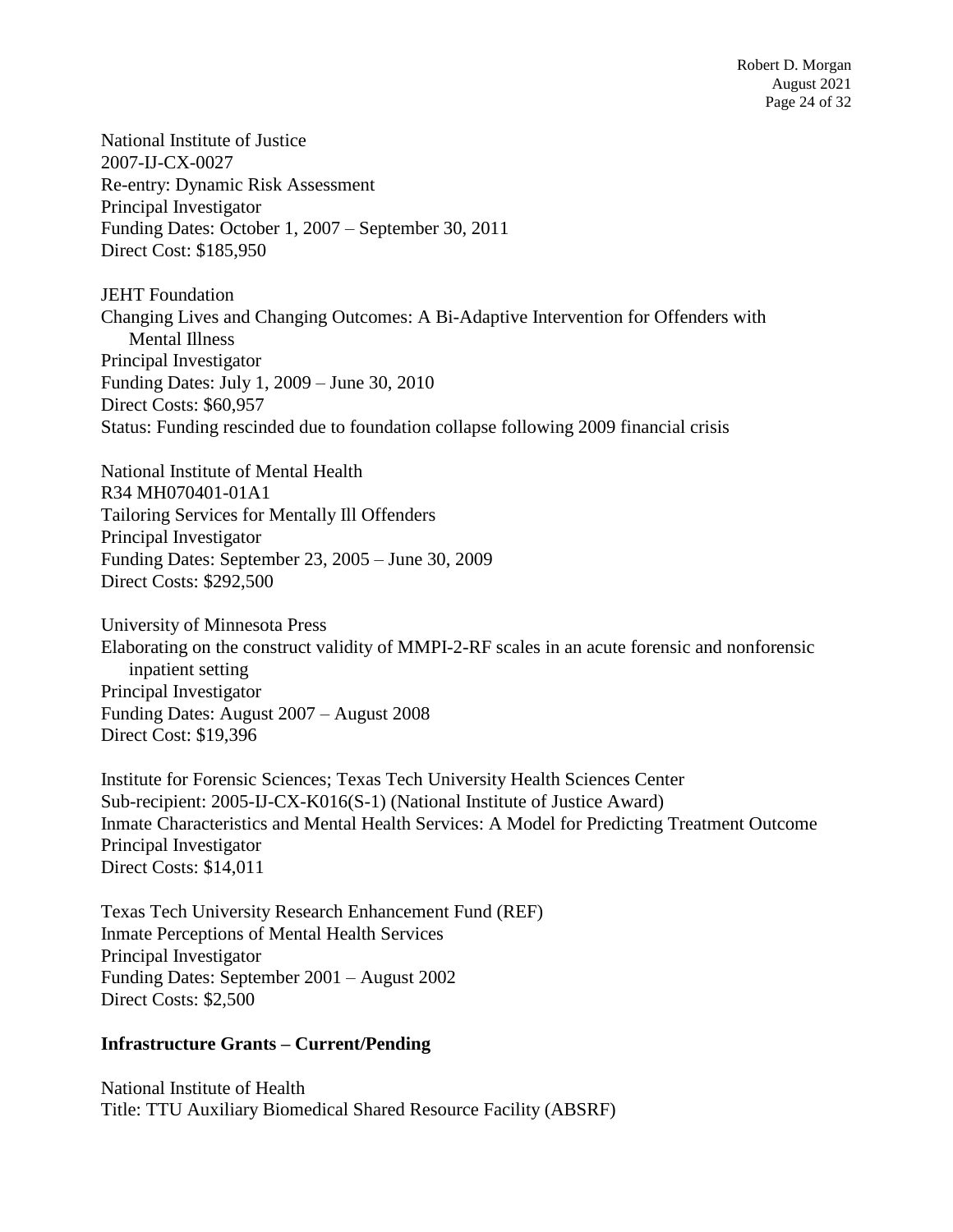Key Personnel (Principal Investigator: Joe Heppert) Funding Dates: October 1, 2021 – September 30, 2026 Direct Costs: \$8,000,000 Status: Under Review

#### **Professional Service Grants & Contracts – Current**

Crosby County Community Supervision and Corrections Department Contract for provision of substance abuse and mental health services to probationers Director and Clinical Supervisor: Robert D. Morgan Funding Dates: September 1, 2007 – May 31, 2021 Costs: \$80,000/year (\$880,000 total costs)

### **Professional Service Grants & Contracts – Completed**

Forensic and Mental Health Services, Inc (Hamilton Ohio, Butler County) Title: Evidence based practice integrated service interventions for the justice involved client Co-Investigator (PI: Jenny O'Donnell, Psy.D.) Funding Dates: July 1, 2013 – June 30, 2015 Direct Cost: \$278,000.00

## **TEACHING EXPERIENCE**

#### **Graduate**

Practicum in Intelligence Testing Advanced Counseling Practicum Psychology and Law Thesis and Dissertation Supervision

#### **Undergraduate**

Forensic Psychology Abnormal Psychology Introductory Psychology

## **PROFESSIONAL EXPERIENCE & POSITIONS**

2013-Present Consultant, WellPath (formerly CorrectCare Solutions), Nashville, Tennessee

2001-2021 *Independent Practice*, Specialty: Criminal Forensic Psychology, Lubbock, TX.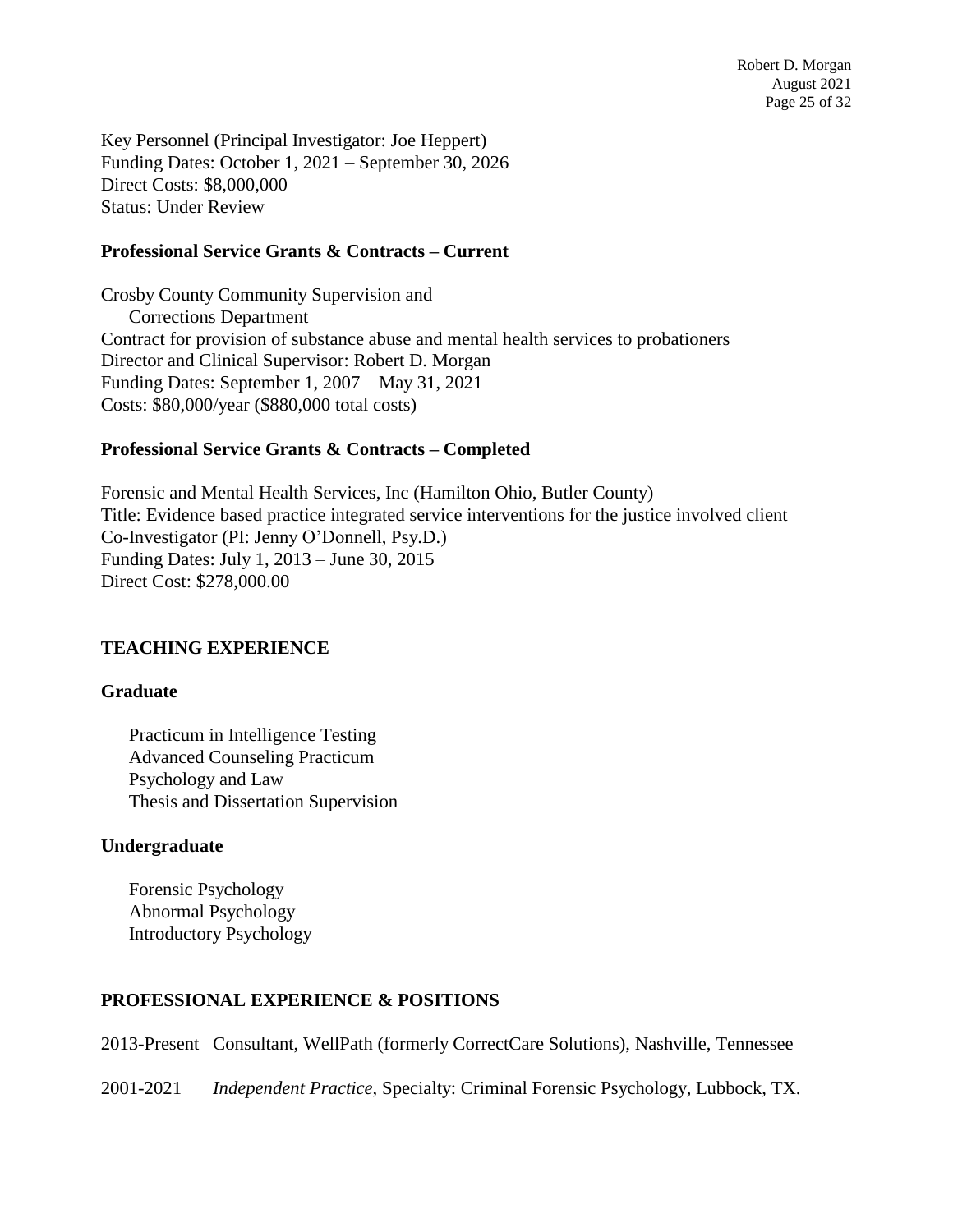| 2013-2015     | Consultant, State of California, Department of Justice                                                                                                                                                                                                 |
|---------------|--------------------------------------------------------------------------------------------------------------------------------------------------------------------------------------------------------------------------------------------------------|
| 2002-2012     | Director of Forensic Services and Director of Postdoctoral Fellowship Program in<br>Forensic Psychology (2007-2012), Lubbock Regional Mental Health Mental<br>Retardation Center. Center (Full Medical Staff Membership to Sunrise Canyon<br>Hospital) |
| 2008          | Consultant, Justice Center: The Council of State Government. Improving outcomes<br>for people with mental illness under community supervision: A research guide for<br>policymakers.                                                                   |
| 2005          | Consultant, BrianPower Inc. for the Dallas Cowboys at the National Football League<br>Combine.                                                                                                                                                         |
| 2001-2003     | Mentee, Mentoring and Education for Health Services Research Program, Yale<br>University and National Institute of Mental Health (NIMH).                                                                                                               |
| $8/97 - 5/98$ | Intake Counselor, University Counseling Center, Oklahoma State University.                                                                                                                                                                             |
| 1997          | Consultant, Oklahoma Department of Corrections.                                                                                                                                                                                                        |
| 1995-1997     | Psychologist in Training, Edwin Fair Community Mental Health Center, Perry, OK<br>and Jim Thorpe Rehabilitation Hospital, Oklahoma City, OK.                                                                                                           |
| 1993-1995     | Mental Health Professional, El Dorado Correctional Facility and Winfield<br>Correctional Facility, KS.                                                                                                                                                 |
| 1992          | Psychology Internship, Psychology Department, United States Penitentiary at<br>Leavenworth, KS.                                                                                                                                                        |
| 1991-1993     | Graduate Teaching Assistant, Department of Psychology, Fort Hays State University,<br>KS.                                                                                                                                                              |
| 1991-1992     | Psychologist in Training, Kelly Center, Fort Hays State University, KS.                                                                                                                                                                                |

## **HONORS AND AWARDS**

- 2021 Distinguished Career Award, Division 18, American Psychological Association
- 2018 Barnie E. Rushing, Jr. Faculty Distinguished Research Award, Texas Tech University
- 2017 Leadership in Education Award, Division 18, American Psychological Association
- 2014 Outstanding Researcher from College of Arts and Sciences, Texas Tech University
- 2007 Extramural Research Promotion Award, Texas Tech University
- 2007 Mary S. Cerney Student Award For Best Personality Assessment Research Paper (Jarrod S. Steffan, Robert D. Morgan, & Daryl G. Kroner)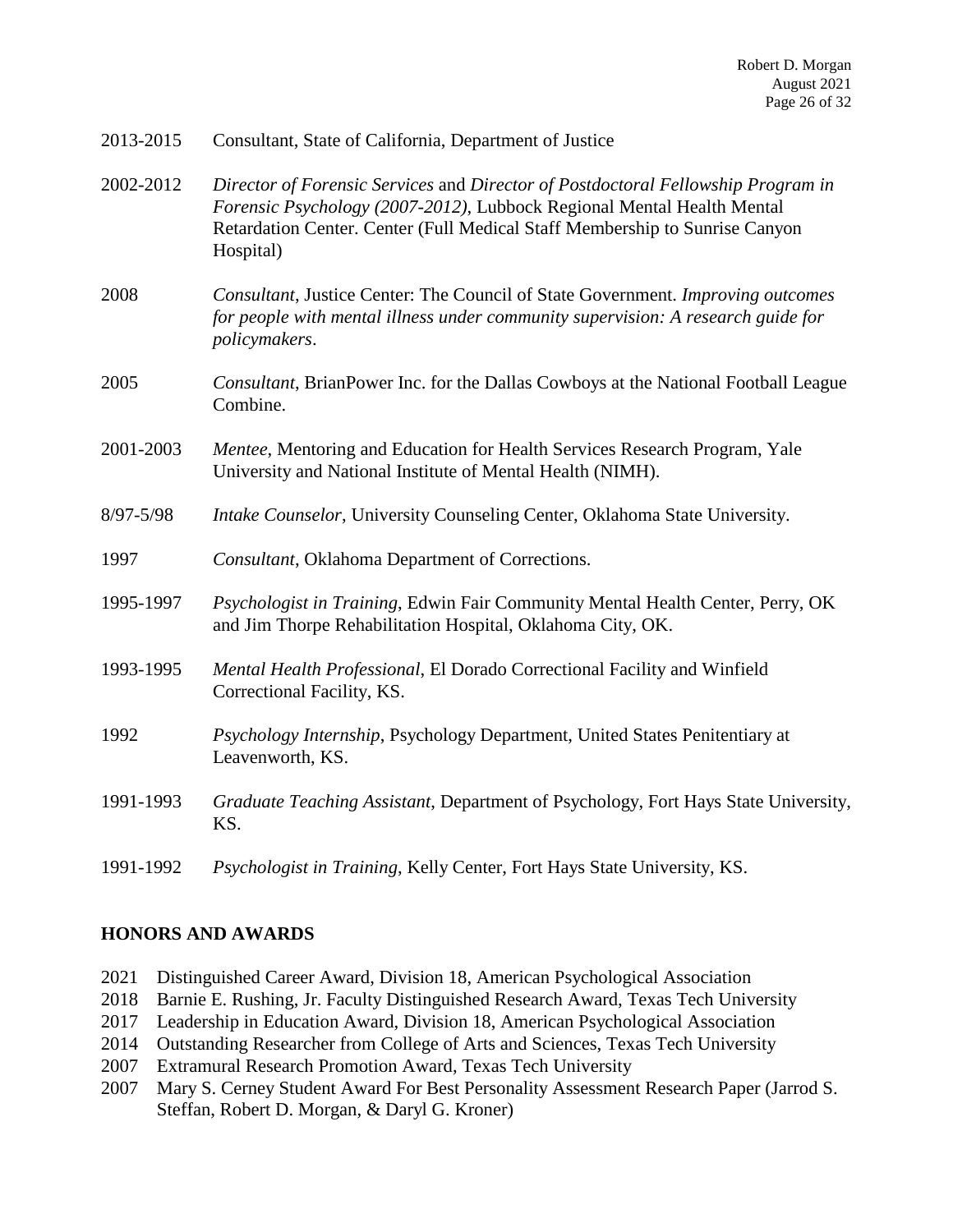- 2006 Outstanding Contribution to Science Award, Texas Psychological Association
- 2005 Extramural Research Promotion Award, Texas Tech University
- 2003 Early Career Achievement Award, Division 18, American Psychological Association

## **ORGANIZATIONS AND ADDITIONAL PROFESSIONAL ACTIVITIES**

#### **Memberships in Professional Associations and Licenses**

American Psychological Association Fellow, Division 17, Society of Counseling Psychology Fellow, Division 18, Psychologists in Public Service Member, Division 41, American Psychology-Law Society

Canadian Psychological Association

International Association for Correctional and Forensic Psychology

Licensed Psychologist, State of Texas (#31546), 2001-present

### **Editorial Responsibilities**

*Editor*

2018-present *Criminal Justice and Behavior*

*Editorial Board*

2005-2017 *Criminal Justice and Behavior* 2002-2013 *Psychological Services*

*Ad Hoc Reviewer*

Guilford Publishing House. *Assessment; Criminal Justice and Behavior; Journal of Clinical Psychology; Journal of Consulting and Clinical Psychology; Journal of Contemporary Psychotherapy; Journal of Counseling Psychology; Journal of Forensic Psychiatry and Psychology; Journal of Psychopathology and Behavioral Assessment; Professional Psychology: Research and Practice; Social Psychiatry and Psychiatric Epidemiology; The Counseling Psychologist.*

#### **Service Activities**

*National and International Service*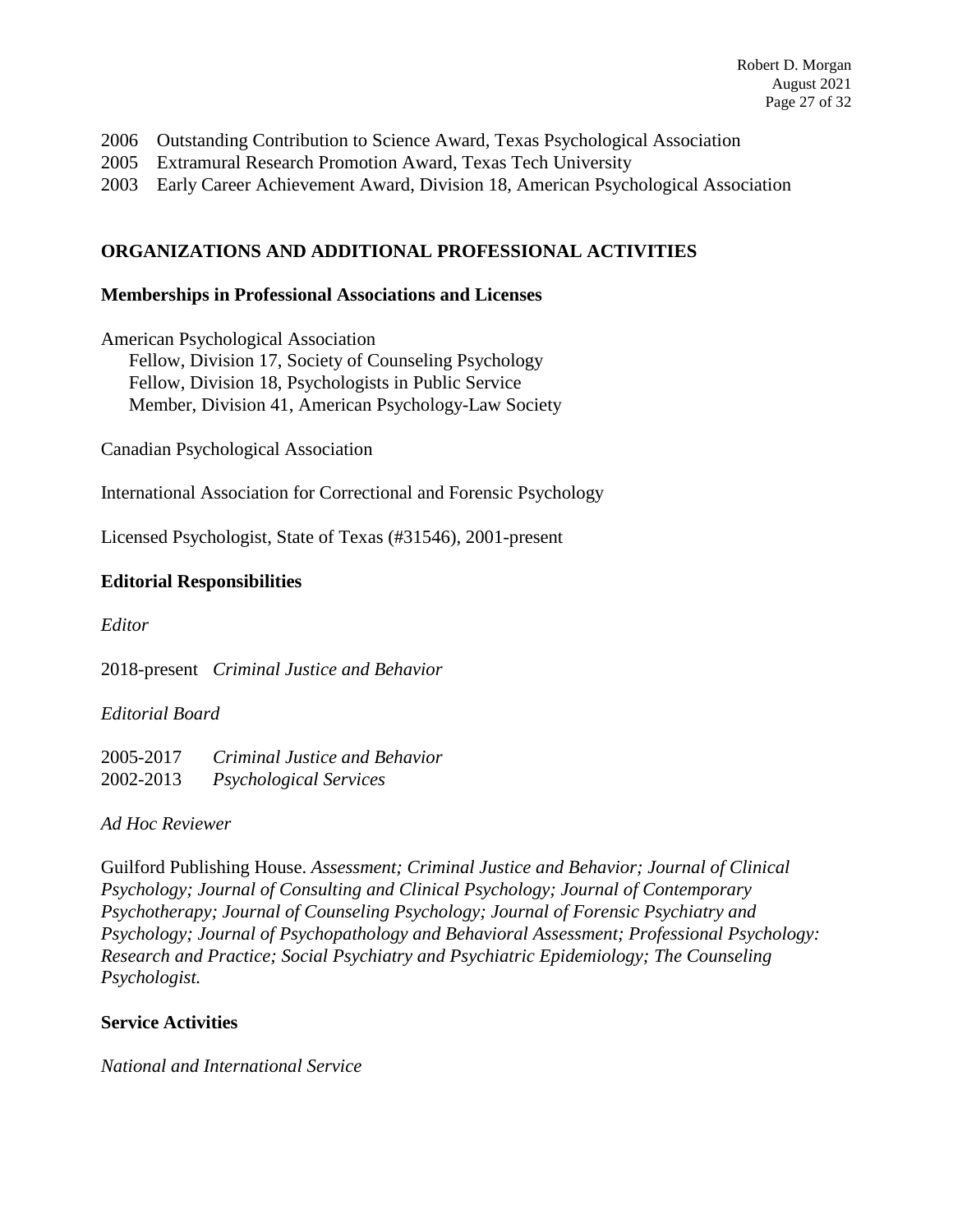| 2019-2022 | Board of Directors (Appointed); National Commission on Correctional Health<br><b>Care Educational Foundation</b>                             |
|-----------|----------------------------------------------------------------------------------------------------------------------------------------------|
| 2020      | <i>External Reviewer</i> , Promotion (University Distinguished Professorship),<br>Swinburne University of Technology, (Melbourne, Australia) |
| 2020      | External Reviewer, Promotion (Associate Professor of Psychiatry), Yale<br>University School of Medicine                                      |
| 2019-2020 | Member, Gains Center's Criminal Justice Learning Collaborative, Sustance<br>Abuse and Mental Health Services Administration (SAMHSA)         |
| 2019      | External Reviewer, Promotion (Professor), Medical College of Georgia,<br>Department of Psychiatry and Health Behavior at Augusta University  |
| 2019      | External Reviewer, Promotion and Tenure, Northeast Ohio Medical University                                                                   |
| 2019      | <i>External Reviewer</i> , Promotion (Professor), North Carolina State University                                                            |
| 2018-2019 | Member, Committee on Children, Youth, and Families Working Group (Juvenile<br>Solitary Confinement), American Psychological Association      |
| 2018      | Panelist, Court Appearances through Telepresence, RTI International and the<br><b>RAND</b> Corporation                                       |
| 2018      | Panelist, Congressional Briefing on Prison Mental Health, Washington, D.C.                                                                   |
| 2018      | External Reviewer, Promotion (Research Associate Professor), University of<br>South Florida                                                  |
| 2011-2017 | Appointee (Governor Perry), Advisory Committee to the Texas Board of<br>Criminal Justice on Offenders with Medical or Mental Impairments     |
| 2016      | Reviewer, Study Section, National Institute of Mental Health                                                                                 |
| 2005-2016 | Member, American Psychology-Law Society Corrections Committee                                                                                |
| 2014      | External Reviewer, Promotion and Tenure, University of Texas at El Paso                                                                      |
| 2014      | External Reviewer, Promotion and Tenure, University of Indiana                                                                               |
| 2014      | External Reviewer, Promotion (Professor), University of Virginia                                                                             |
| 2013      | External Reviewer, Promotion (Professor), Penn State Harrisburg                                                                              |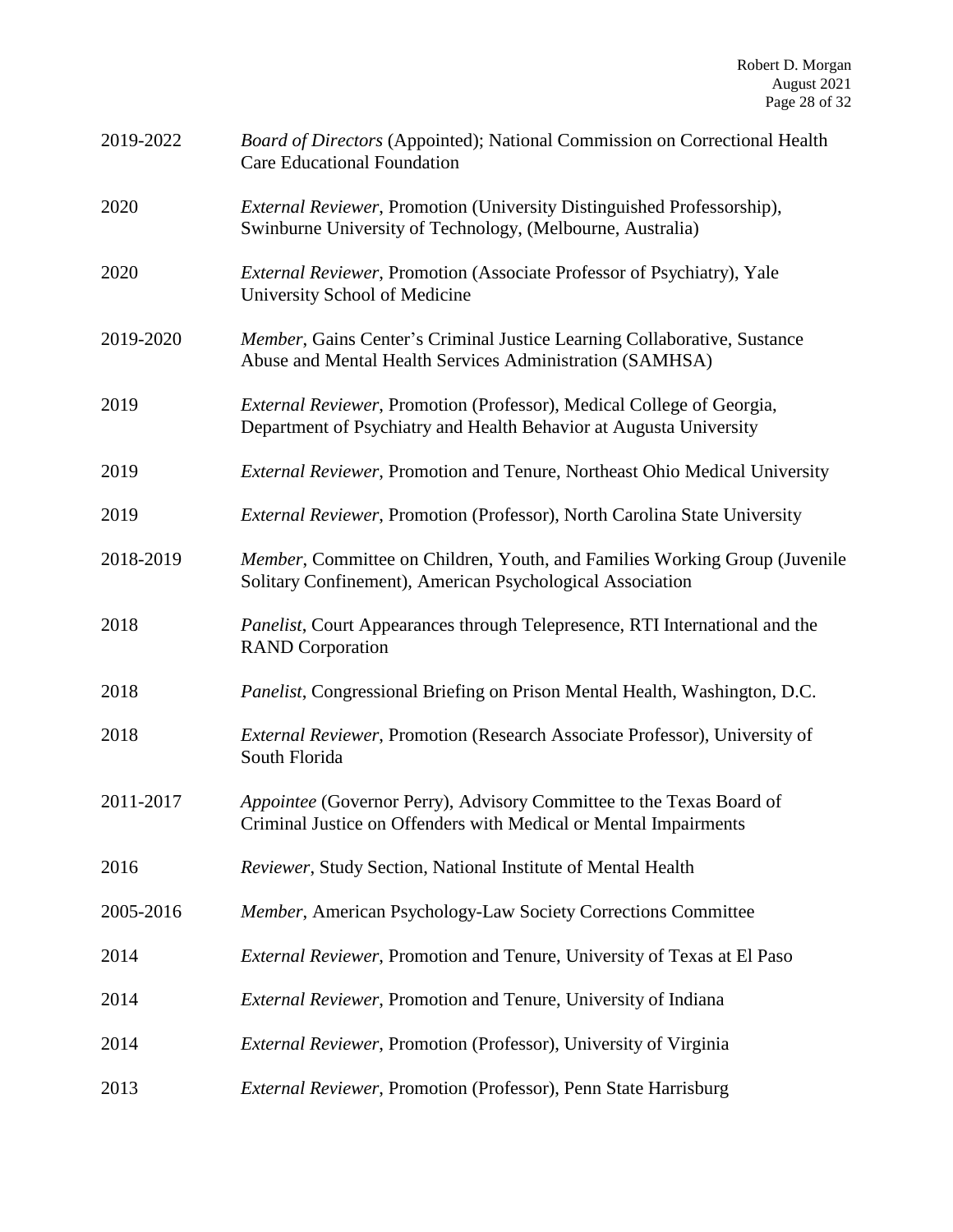| 2010                       | <i>External Reviewer</i> , Promotion and Tenure, University of Saskatchewan (Canada)                                                                                                                                         |
|----------------------------|------------------------------------------------------------------------------------------------------------------------------------------------------------------------------------------------------------------------------|
| 2008-2011                  | President-Elect, President, and Past-President, Division 18, American<br><b>Psychological Association</b>                                                                                                                    |
| 2006-2015                  | Member, Steering Committee, The North American Correctional and<br>Criminal Justice Psychology Conference (NACCJPC)                                                                                                          |
| 2006-2011                  | Member, Mental Health in Corrections Consortium Advisory Board                                                                                                                                                               |
| 2005-2007 and<br>2008-2011 | Member, Executive Committee, Division 18, American Psychological<br>Association                                                                                                                                              |
| 2005-2007                  | Chair, Criminal Justice Section, Division 18, American Psychological<br>Association                                                                                                                                          |
| 2004-2007                  | Member, Division 17 Program Committee, American Psychological Association                                                                                                                                                    |
| 2004-2006                  | Administrator, Criminal Justice Listserv, Division 18, American Psychological<br>Association                                                                                                                                 |
| 2004                       | Secretary-Treasurer, Division 18, American Psychological Association<br>(appointed by the division president to complete the term of the elected secretary-<br>treasurer who was unable to complete the term due to illness) |
| 2004                       | Member, Committee for Preparing Public Service Psychologists for Prescribing<br>Psychotropic Medications, Division 18, American Psychological Association                                                                    |
| 2004                       | Member, Hospitality Suite Committee, Division 17, American Psychological<br>Association                                                                                                                                      |
| 2003-2005                  | Secretary, Criminal Justice Section, Division 18, American Psychological<br>Association                                                                                                                                      |
| 2003                       | Member, Program Committee (Student Proposals), Division 17, American<br><b>Psychological Association</b>                                                                                                                     |
| 2002-2004                  | Member-at-Large, Section on Counseling and Psychotherapy Process and<br>Outcome Research, Special Section of Division 17, American Psychological<br>Association.                                                             |
| 2002-2003                  | Member, Division 18 Program Committee, American Psychological Association                                                                                                                                                    |
| 1999-2000                  | Member, New Professionals Task Force, American Psychological Association                                                                                                                                                     |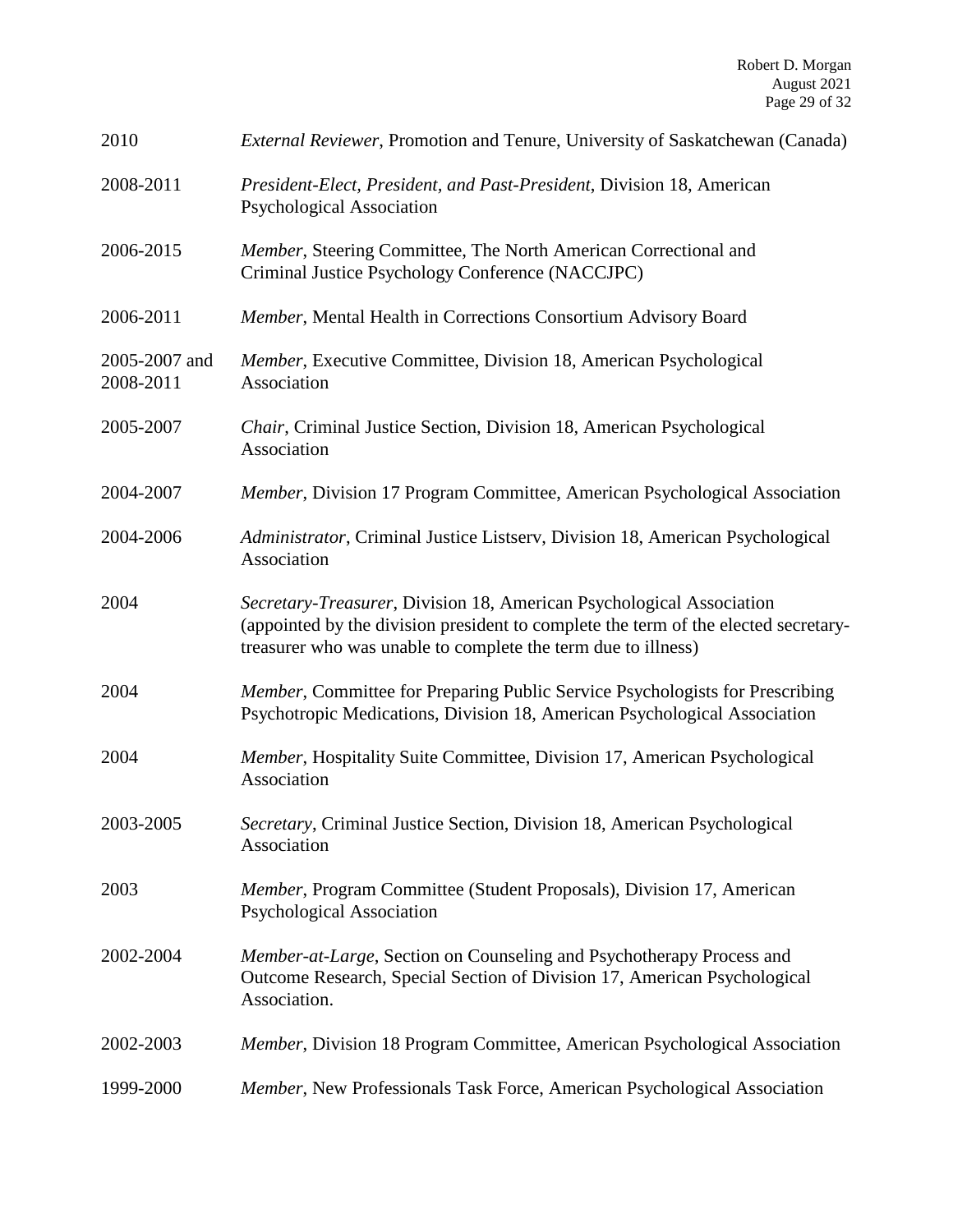## *University Service*

| 2020-2021                | Member, Provost Distinguished Horn Professor Committee, Texas Tech<br>University                                           |
|--------------------------|----------------------------------------------------------------------------------------------------------------------------|
| 2018-Present             | Member, Teaching Space Sub-Committee, Texas Tech University                                                                |
| 2020                     | Member, Charles Sanders Peirce Interdisciplinary Endowed Professorship<br>Committee, Texas Tech University                 |
| 2019                     | Member, College of Arts and Sciences Grant Writer Search Committee, Texas<br><b>Tech University</b>                        |
| 2019                     | Member, Niver Endowed Professorship in the Rawls College of Business<br>Committee, Texas Tech University                   |
| 2018                     | Member, College of Arts and Sciences Associate Dean for Research Search<br>Committee, Texas Tech University                |
| 2017-2020                | Member, Advisory Group, Texas Tech Mental Health Institute, Texas Tech<br>University and Texas Tech Health Sciences Center |
| 2017                     | Member, Promotion (Professor) Committee, Department of Political Science,<br><b>Texas Tech University</b>                  |
| 2013-2016                | Senator, Faculty Senate, Texas Tech University                                                                             |
| 2015                     | Member, 74.08 Committee (Allegations of Misconduct in Research, Scholarly, or<br>Creative Activity), Texas Tech University |
| 2010-2015                | Member, College of Arts & Sciences Awards Committee, Texas Tech University                                                 |
| 2011-2012                | Member, College of Arts & Sciences STEM Committee, Texas Tech University                                                   |
| 2005-2006                | Academic Advisor, Forensic Sciences Minor, Texas Tech University                                                           |
| 2002                     | Ad Hoc Reviewer, Research Enhancement Fund (REF) proposals, Texas Tech<br>University                                       |
| 2001-2004                | Member, Advisory Group, The International Forensic Sciences Institute of the<br><b>Texas Tech University System</b>        |
| 2001-2003 &<br>2004-2006 | Faculty Mentor, McNair Scholars Program, Texas Tech University                                                             |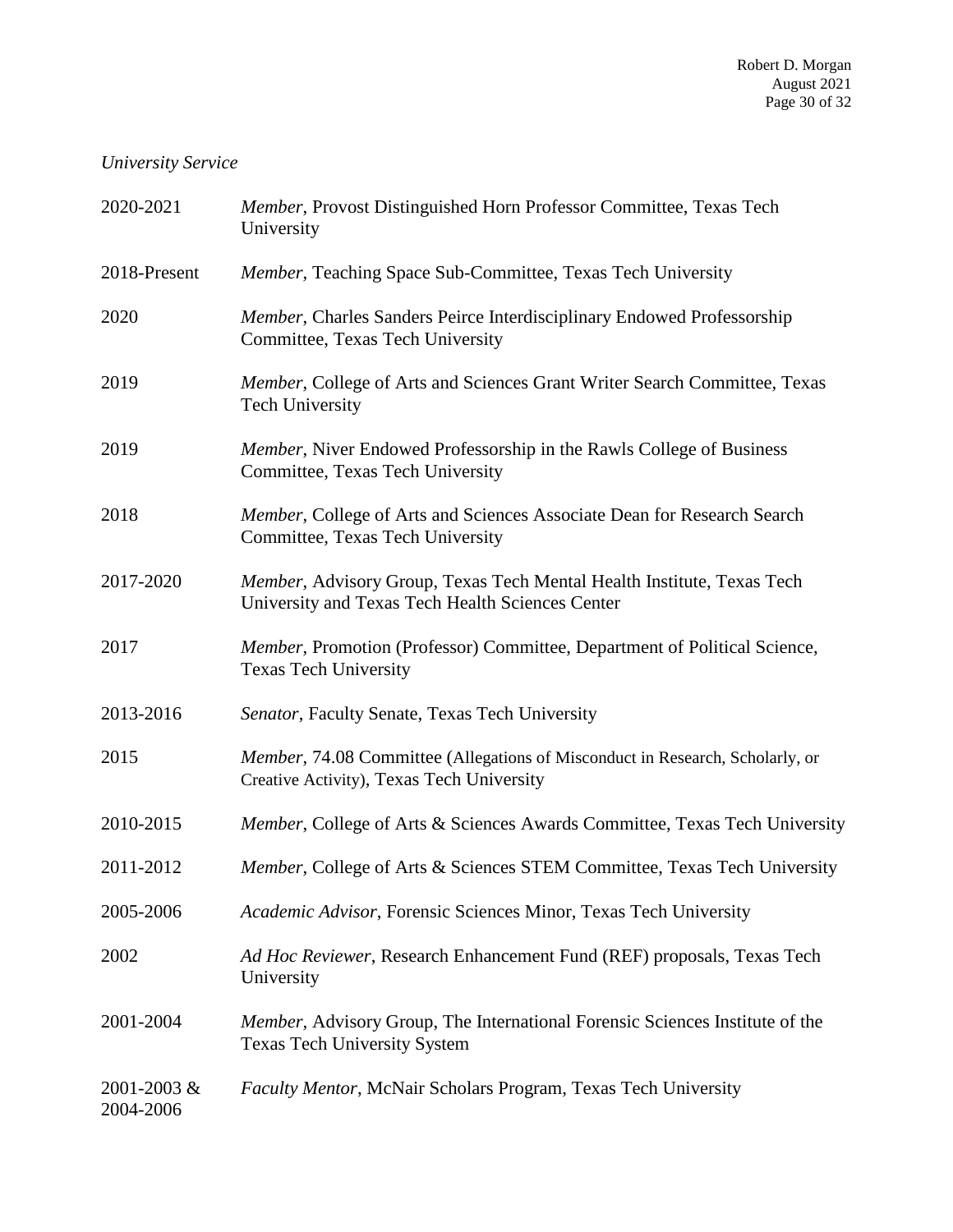# 2001 *Graduate School Representative*, Doctoral Dissertation Defense, Department of Education, Texas Tech University

# *Department Service*

| 2015-present $&$<br>2003-2007 | Member, Executive Committee, Department of Psychological Sciences, Texas<br><b>Tech University</b>                    |
|-------------------------------|-----------------------------------------------------------------------------------------------------------------------|
| 2015-2016                     | Chair, Faculty Search Committee (5 hires), Department of Psychological<br>Sciences, Texas Tech University             |
| 2013-2015 &<br>2011-2012      | Chair, Research & Faculty Development Committee, Department of<br>Psychological Sciences, Texas Tech University       |
| 2013-2014                     | Chair, Counseling Psychology Search Committee, Department of Psychological<br>Sciences, Texas Tech University         |
| 2013                          | Chair, Comprehensive Performance Evaluation Committee, Department of<br>Psychological Sciences, Texas Tech University |
| 2007-2012&<br>2002-2004       | Coordinator, Counseling Psychology Internship Applications, Texas Tech<br>University                                  |
| 2011                          | Member, Student Misconduct Review Committee, Department of Psychological<br>Sciences, Texas Tech University           |
| 2007-2011                     | Member, Research Committee, Department of Psychological Sciences, Texas<br><b>Tech University</b>                     |
| 2010                          | Member, Third Year Review Committee, Department of Psychological Sciences,<br><b>Texas Tech University</b>            |
| 2009                          | Member, Student Misconduct Committee, Department of Psychological Sciences,<br><b>Texas Tech University</b>           |
| 2008                          | Member, Student Misconduct Review Committee, Department of Psychological<br>Sciences, Texas Tech University           |
| 2004                          | Member, Merit Raise Committee, Department of Psychological Sciences, Texas<br><b>Tech University</b>                  |
| 2003-2004                     | Member, Clinical Psychology Search Committee, Department of Psychological<br>Sciences, Texas Tech University          |